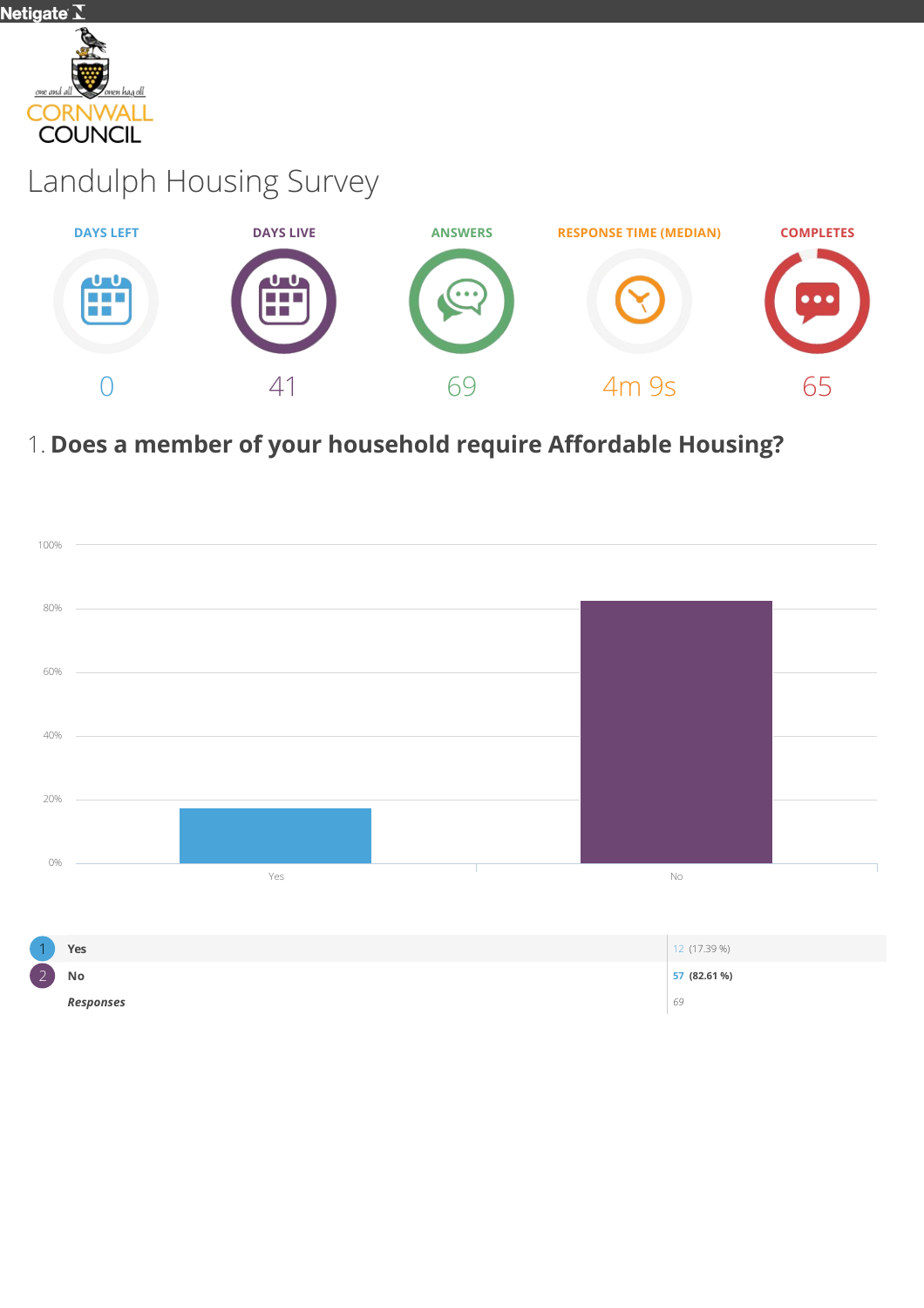# 2. Does a member of your household live in the Parish?



| $\overline{ }$     | Yes       | 47 (82.46 %)     |
|--------------------|-----------|------------------|
| $\sim$<br>$\angle$ | No        | 10 (17.54 %)     |
|                    | Responses | $-$<br>Е,<br>ر ب |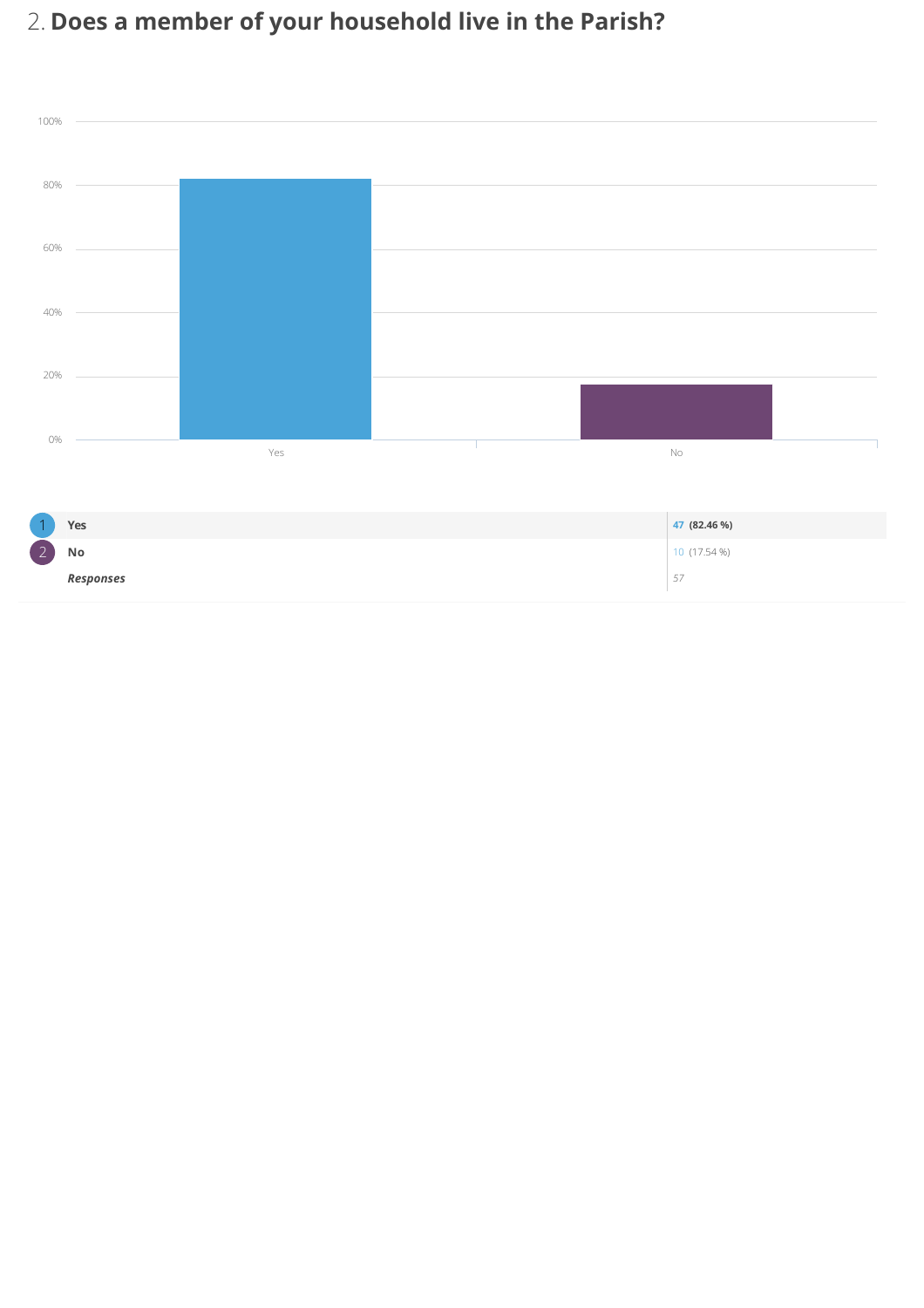#### PART 1 General Housing Circumstances

#### Is your home in the Parish your main home?



3.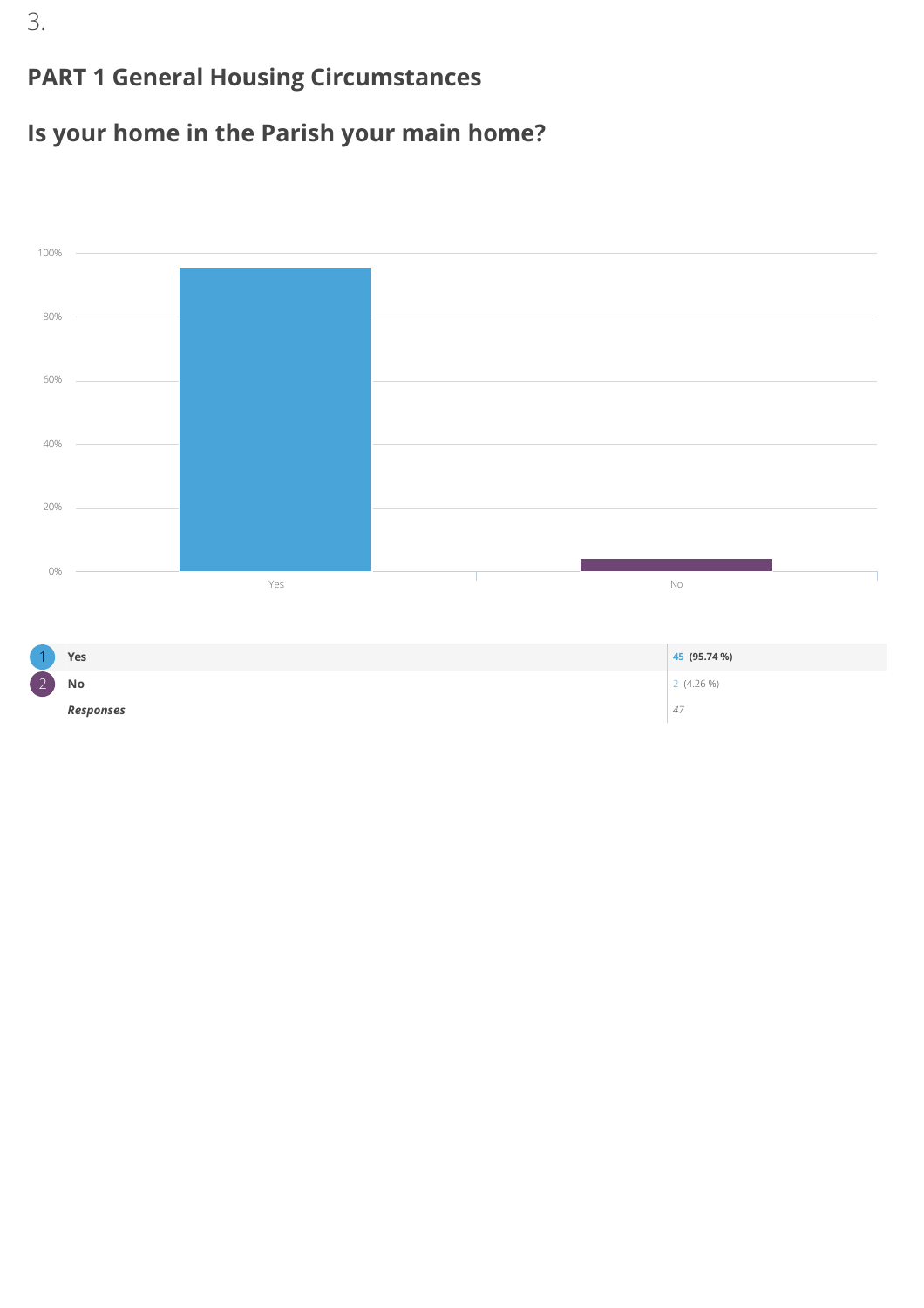# 4. What type of home do you live in?





#### Other (please specify)

No answers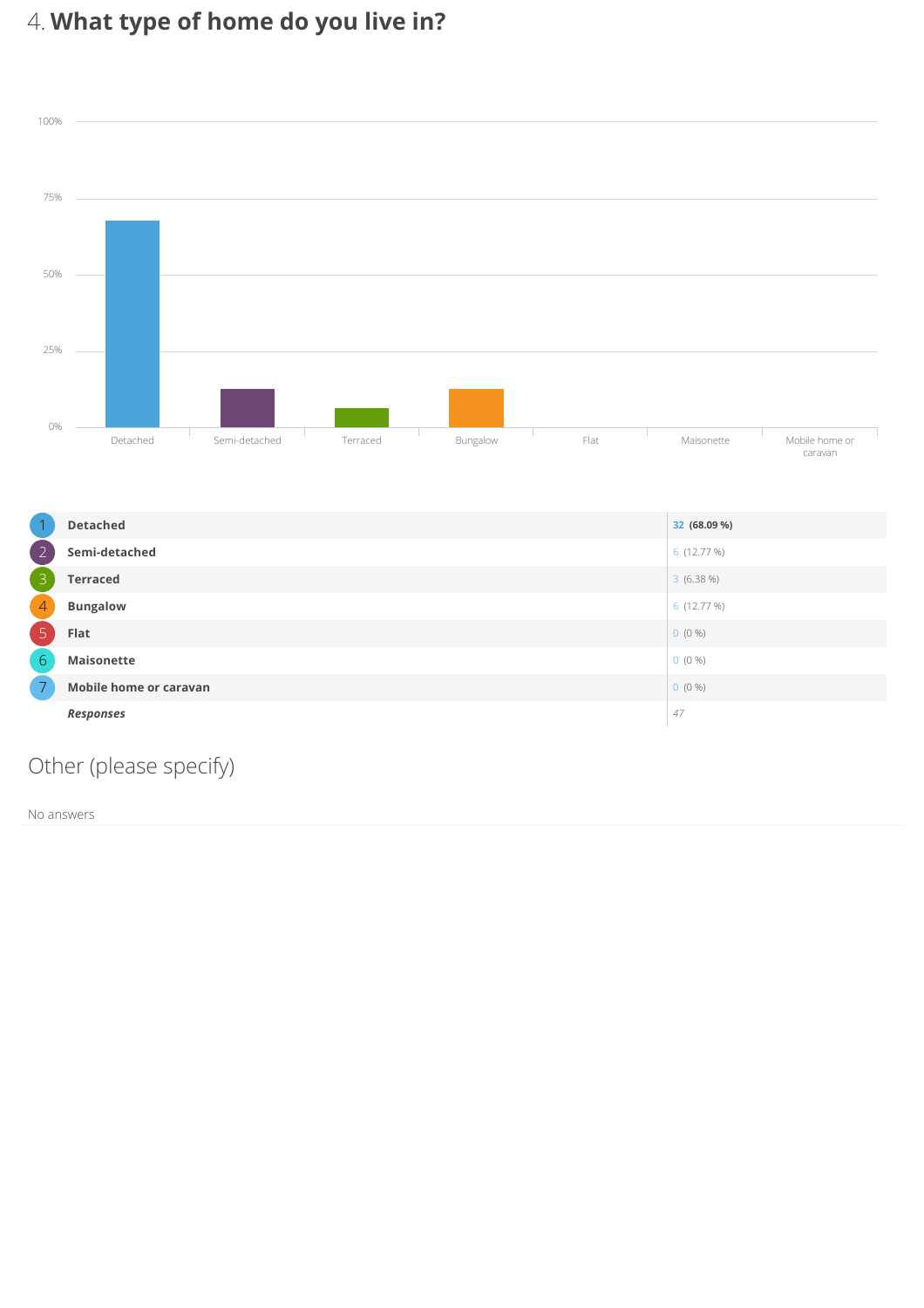# 5. How long have you lived at your present address?



|               | Less than 3 years  | 7(14.89%)    |
|---------------|--------------------|--------------|
| $\frac{1}{2}$ | 3-5 years          | 8 (17.02 %)  |
| 3             | 5-10 years         | 8 (17.02 %)  |
|               | More than 10 years | 24 (51.06 %) |
|               | <b>Responses</b>   | 47           |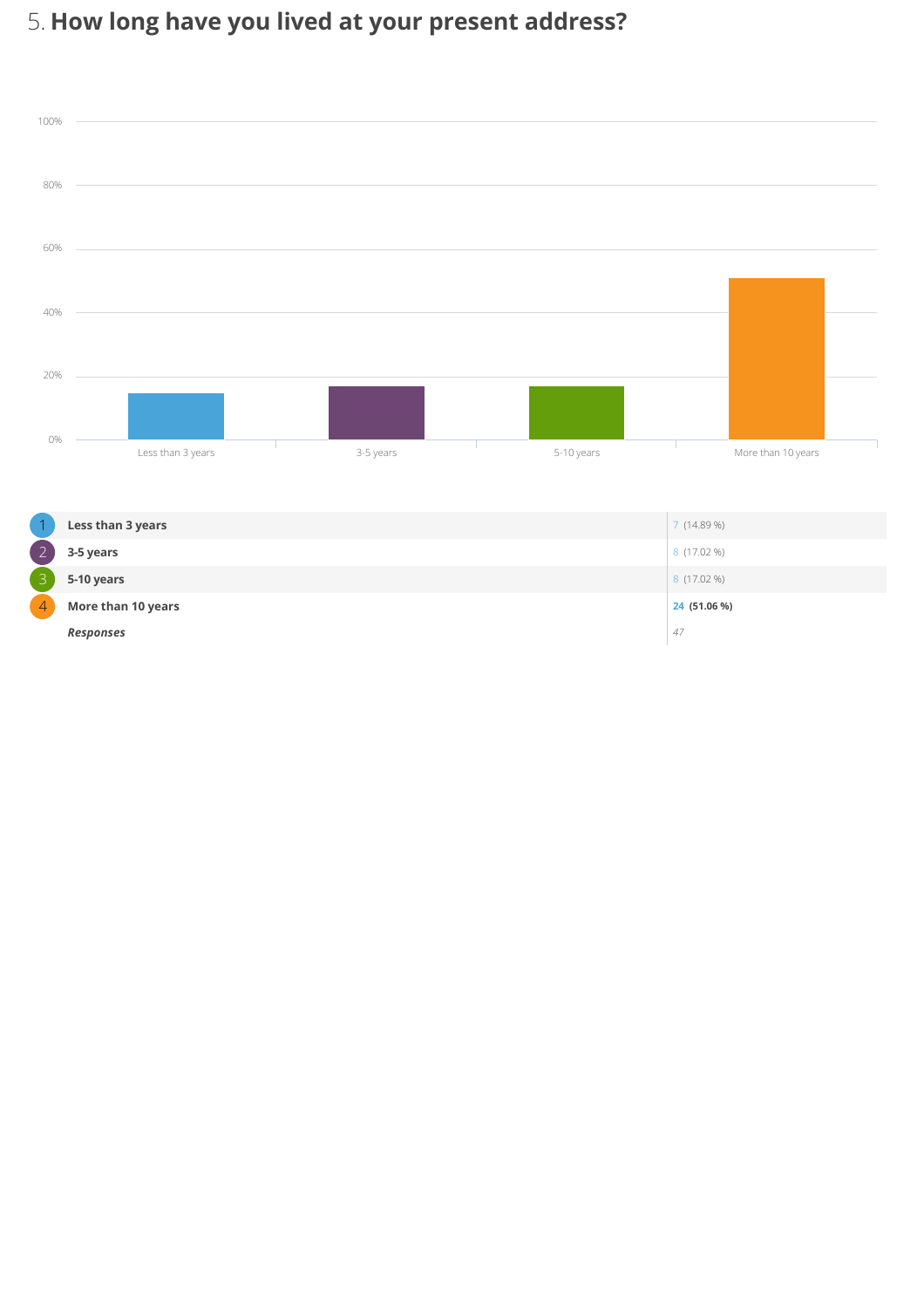# 6. How many bedrooms in your home?



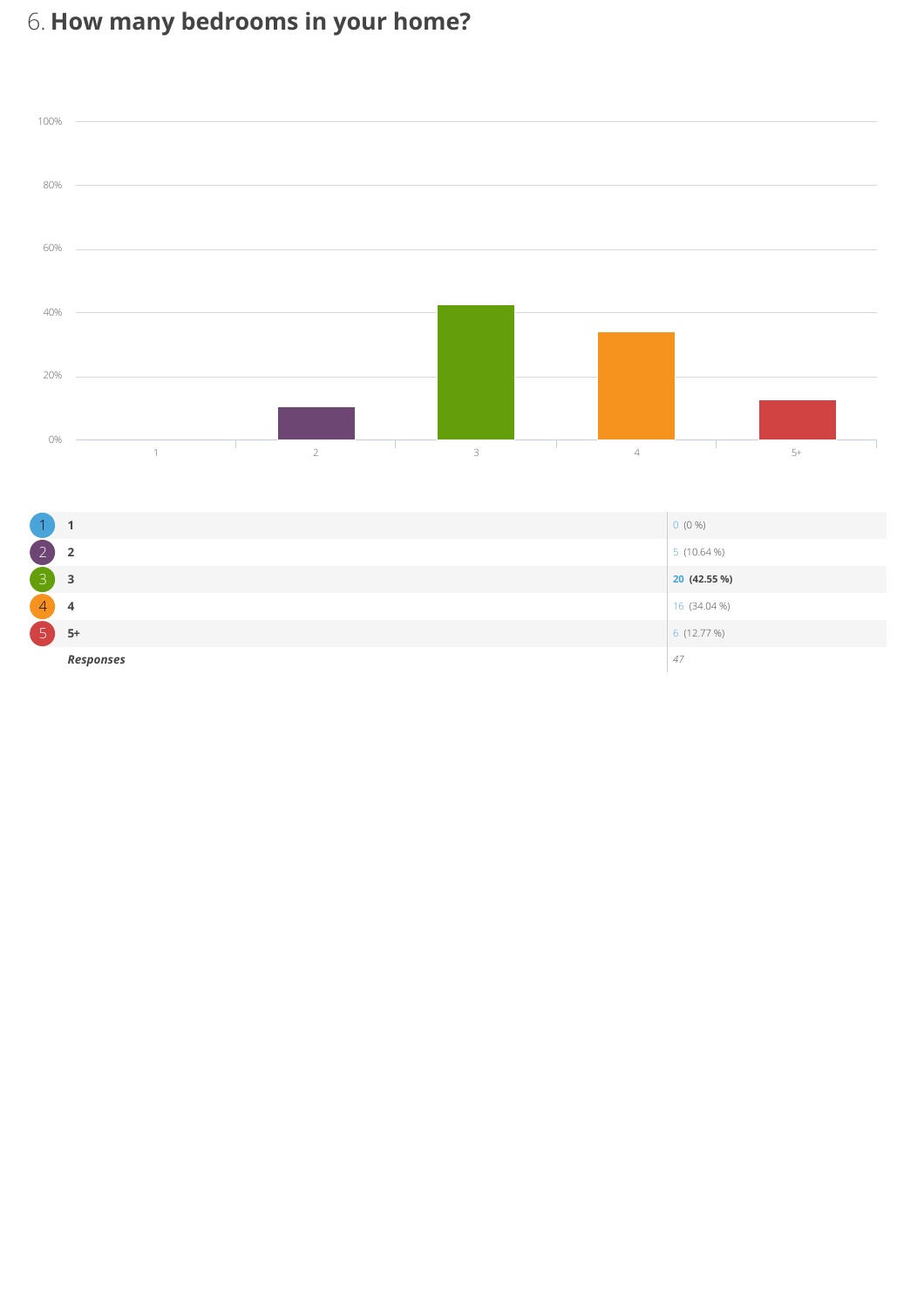# 7. Do you own or rent your home?



|                 | <b>Owned outright</b>                    | 27 (57.45 %) |
|-----------------|------------------------------------------|--------------|
| $\overline{2}$  | Owned with a mortgage or loan            | 18 (38.3 %)  |
| 3               | <b>Shared ownership</b>                  | $0(0\%)$     |
| $\overline{4}$  | <b>Rented from the Council</b>           | 1(2.13%)     |
| 5               | <b>Rented from a Housing Association</b> | $0(0\%)$     |
| $6\phantom{1}6$ | <b>Private rented</b>                    | $0(0\%)$     |
| $\overline{7}$  | Living with a relative or friend         | 1(2.13%)     |
| $\overline{8}$  | Tied or linked to job                    | $0(0\%)$     |
|                 | <b>Responses</b>                         | 47           |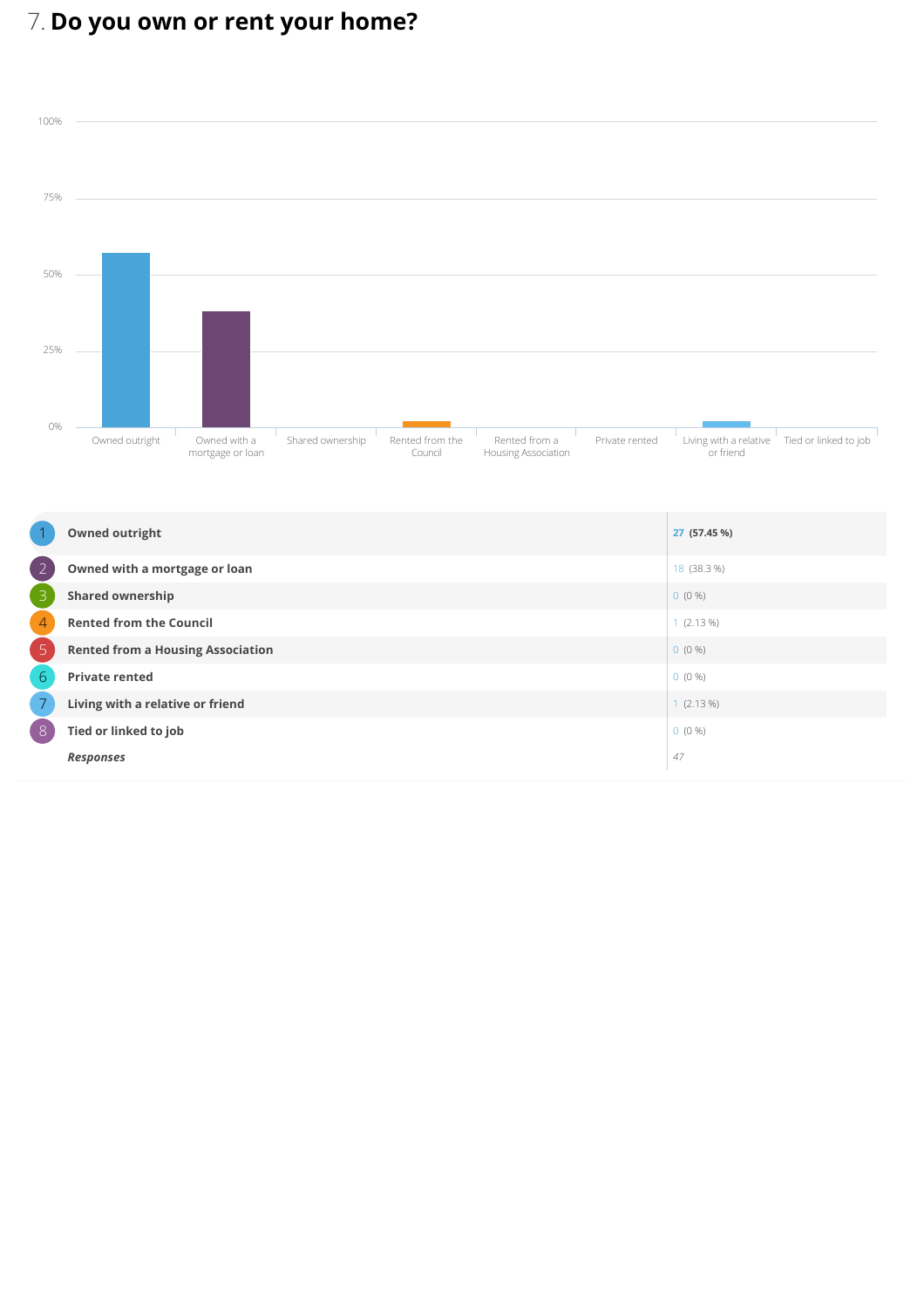# 8. Is your home adapted?



|                    | Yes              | $(2.13\%)$   |
|--------------------|------------------|--------------|
| $\sim$<br>$\angle$ | No               | 46 (97.87 %) |
|                    | <b>Responses</b> | 47           |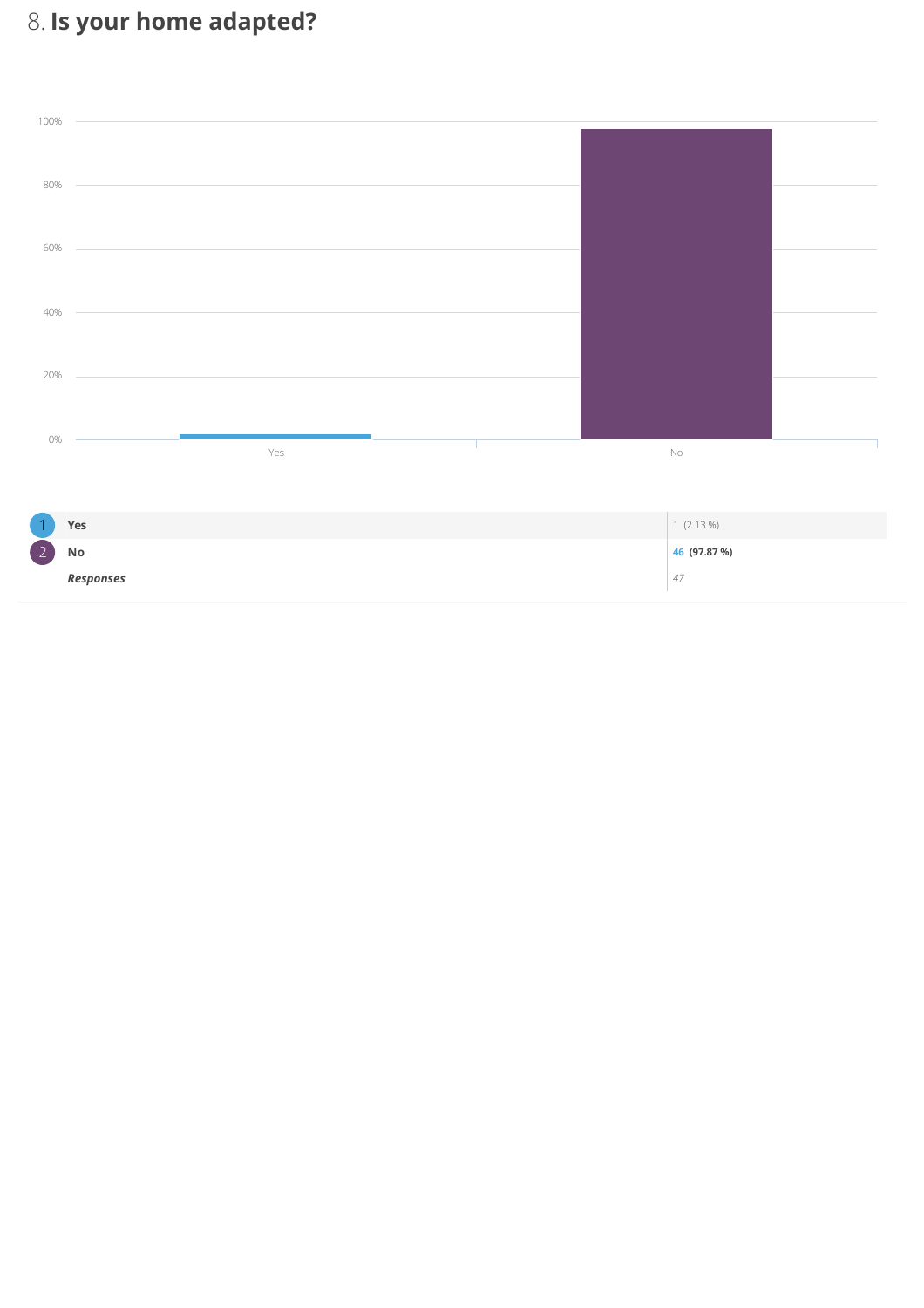# 9. If so, please select the following adaptations that apply.



|                | <b>Stair lift</b>          | $0(0\%)$   |
|----------------|----------------------------|------------|
| $\overline{2}$ | <b>Access ramps</b>        | $1(100\%)$ |
| $\overline{3}$ | <b>Grab rails</b>          | $1(100\%)$ |
| $\overline{4}$ | <b>Level access shower</b> | $1(100\%)$ |
| $\overline{5}$ | Lifeline                   | $1(100\%)$ |
| 6 <sub>1</sub> | Other                      | $1(100\%)$ |
|                | <b>Responses</b>           |            |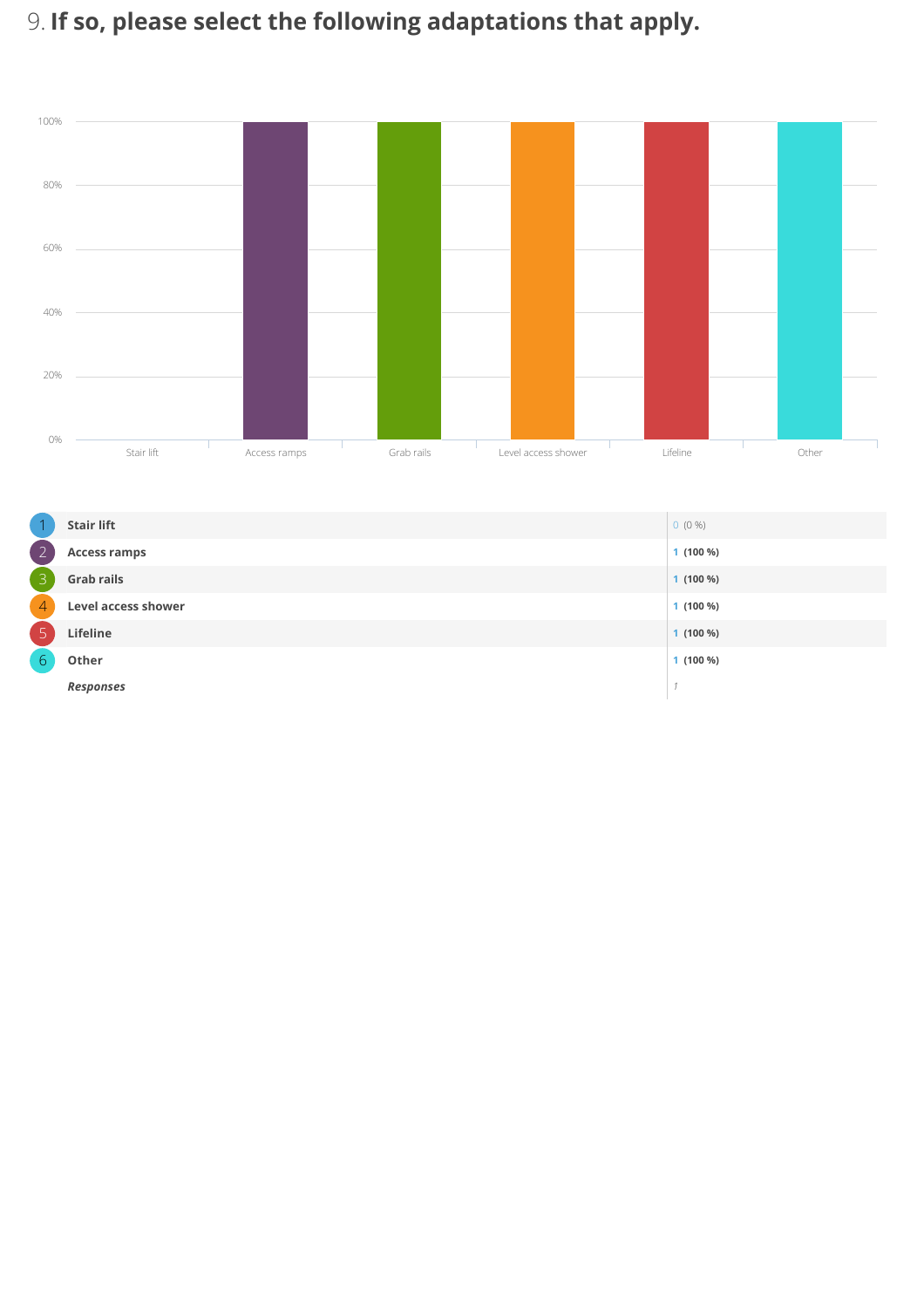# 10. Is your property sheltered or supported accommodation?



| No                                                                           | 46 (97.87 %) |
|------------------------------------------------------------------------------|--------------|
| Yes, sheltered (older persons accomodation, generally with a scheme manager) | $1(2.13\%)$  |
| Yes, supported (combination of housing and support services provided)        | $0(0\%)$     |
| <b>Responses</b>                                                             | 47           |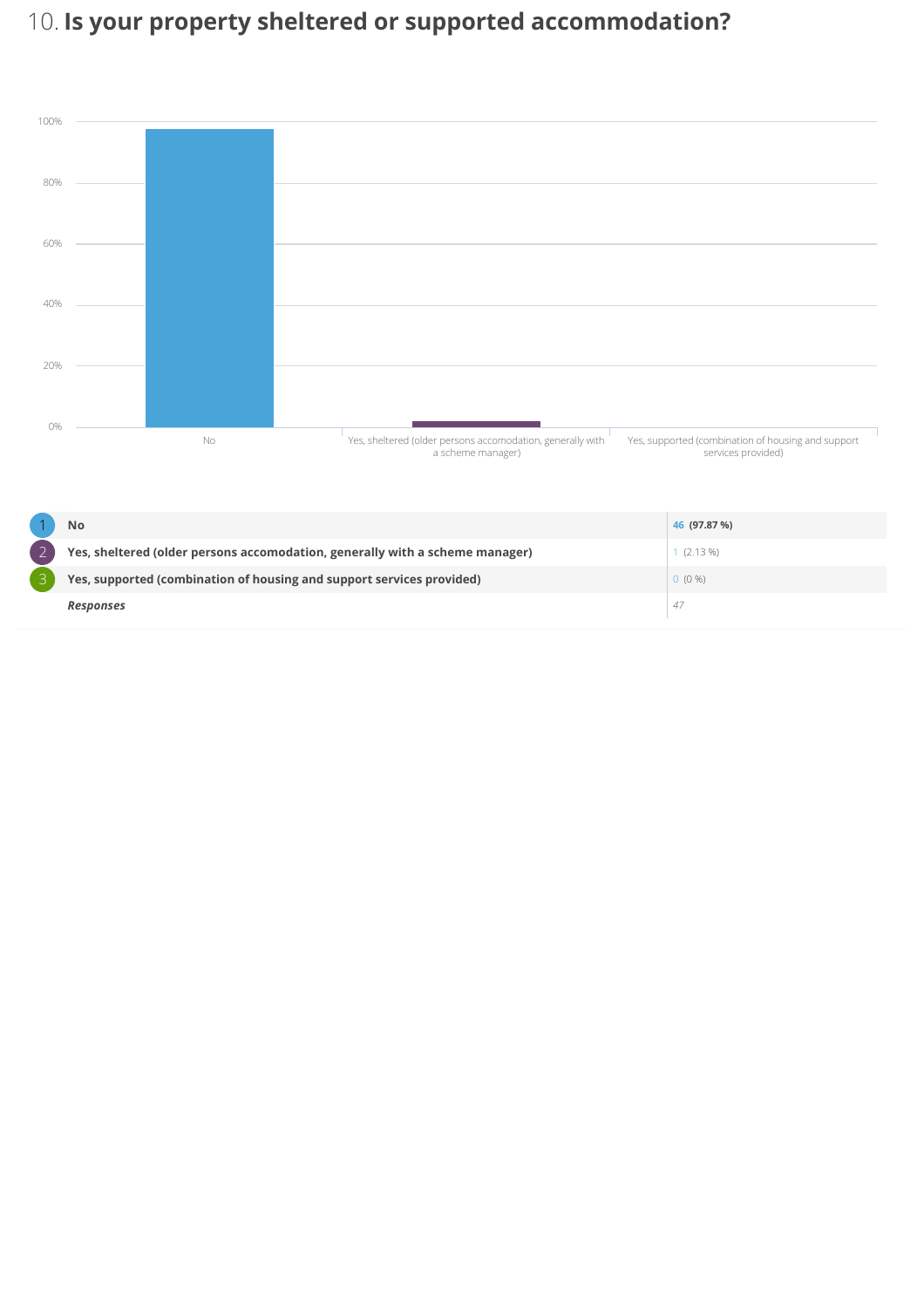11. Have any members of your household moved out of the parish in the last 5 years? If so, how many?



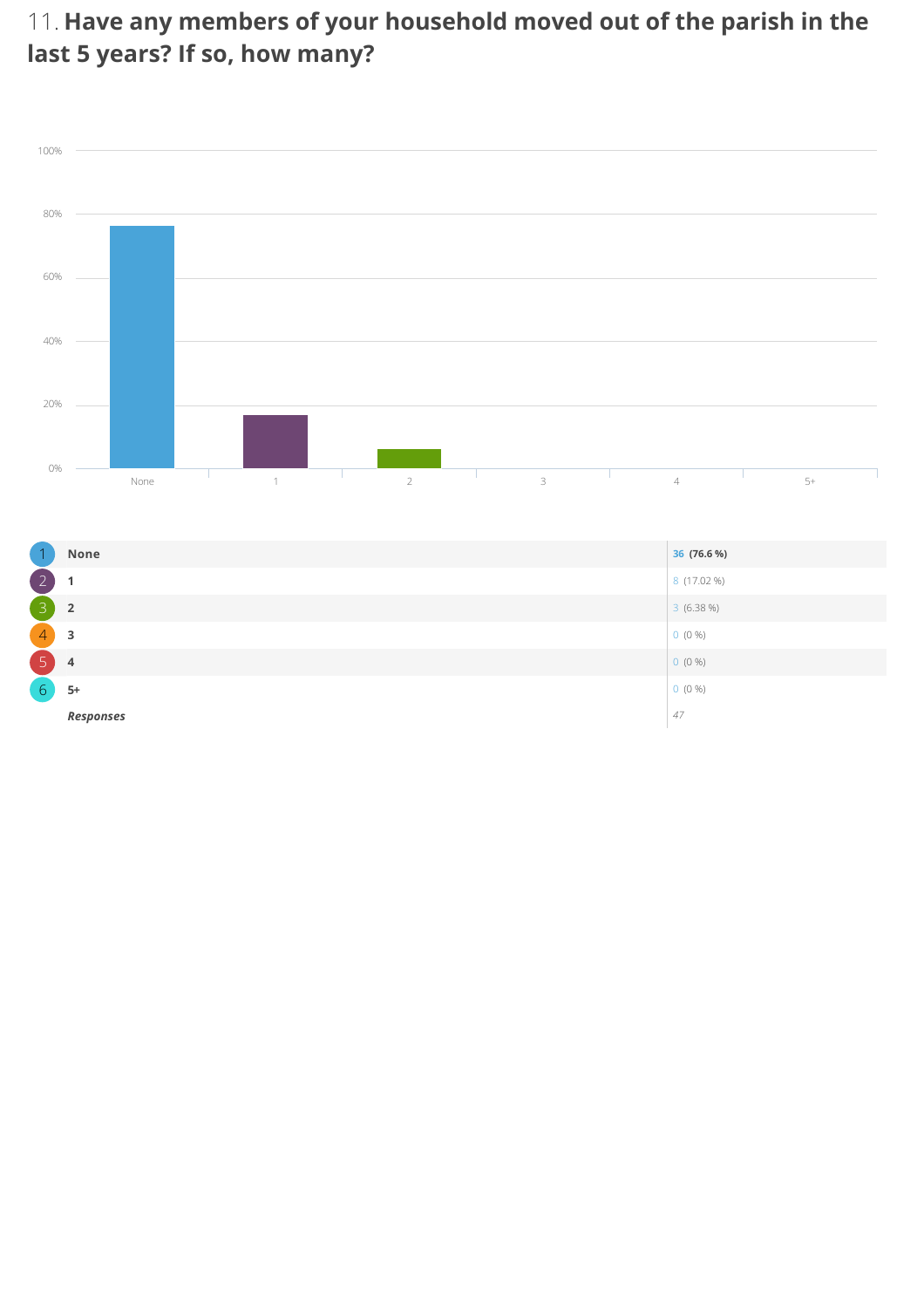# 12. Please indicate their reason(s) for moving out of the parish?



| $\overline{2}$ | <b>Previous home was too small</b> | $0(0\%)$    |
|----------------|------------------------------------|-------------|
| 3              | Previous home was too big          | $0(0\%)$    |
| $\overline{4}$ | <b>Access problems</b>             | $0(0\%)$    |
| $\overline{5}$ | Disrepair / condition of home      | $0(0\%)$    |
| 6              | To live closer to employment       | 2(18.18%)   |
|                | To live independently              | 8 (72.73 %) |
|                | <b>Responses</b>                   | 11          |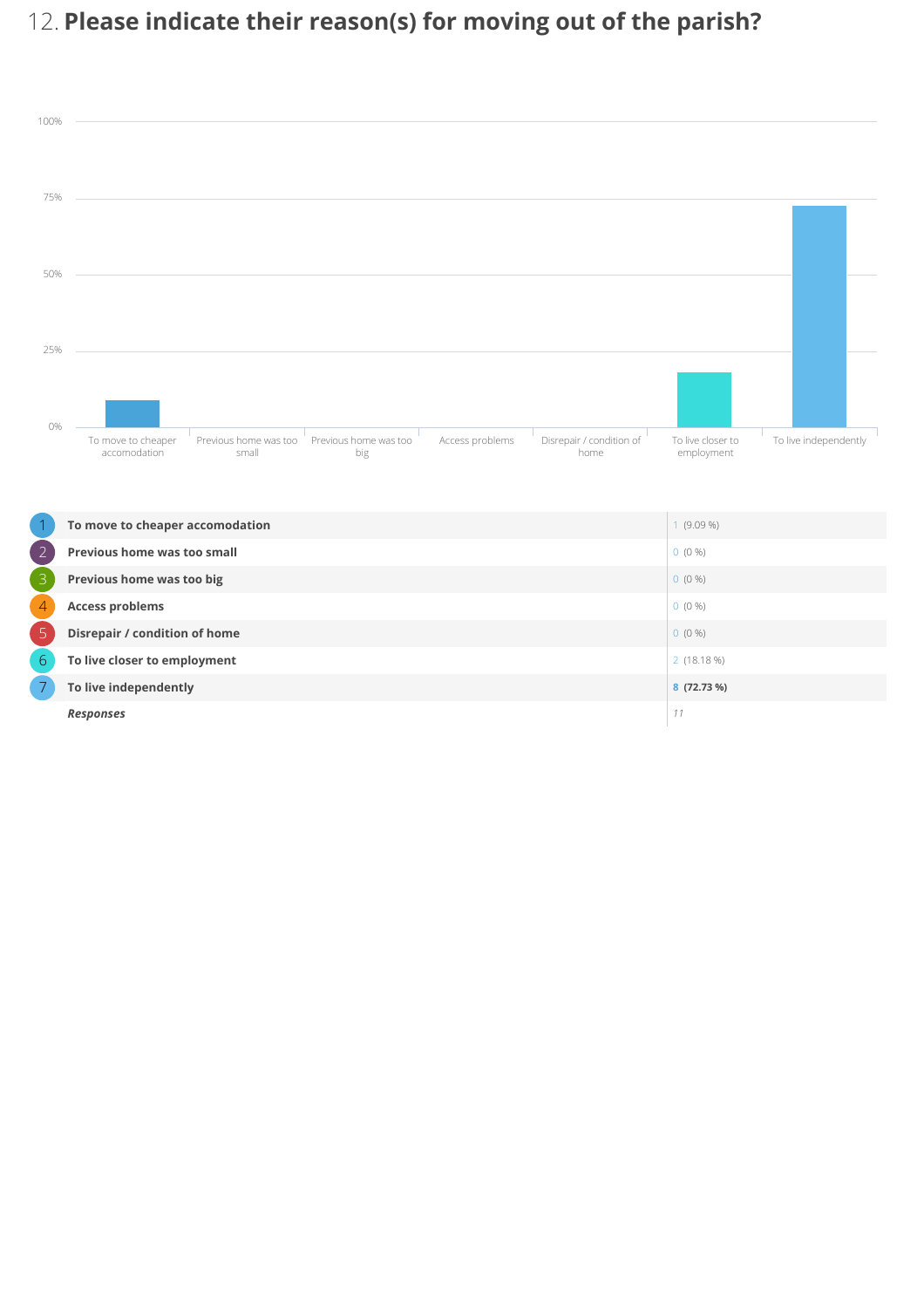13.

#### PART 2 Affordable Housing Need Circumstances

Only to be completed by or on behalf of a person in your household in housing need.

A "household" can be made up of a single occupier, a couple or family (include all those who need to move together).

#### Does the household needing to move own or rent their home?



**Responses**  $\begin{bmatrix} 13 \end{bmatrix}$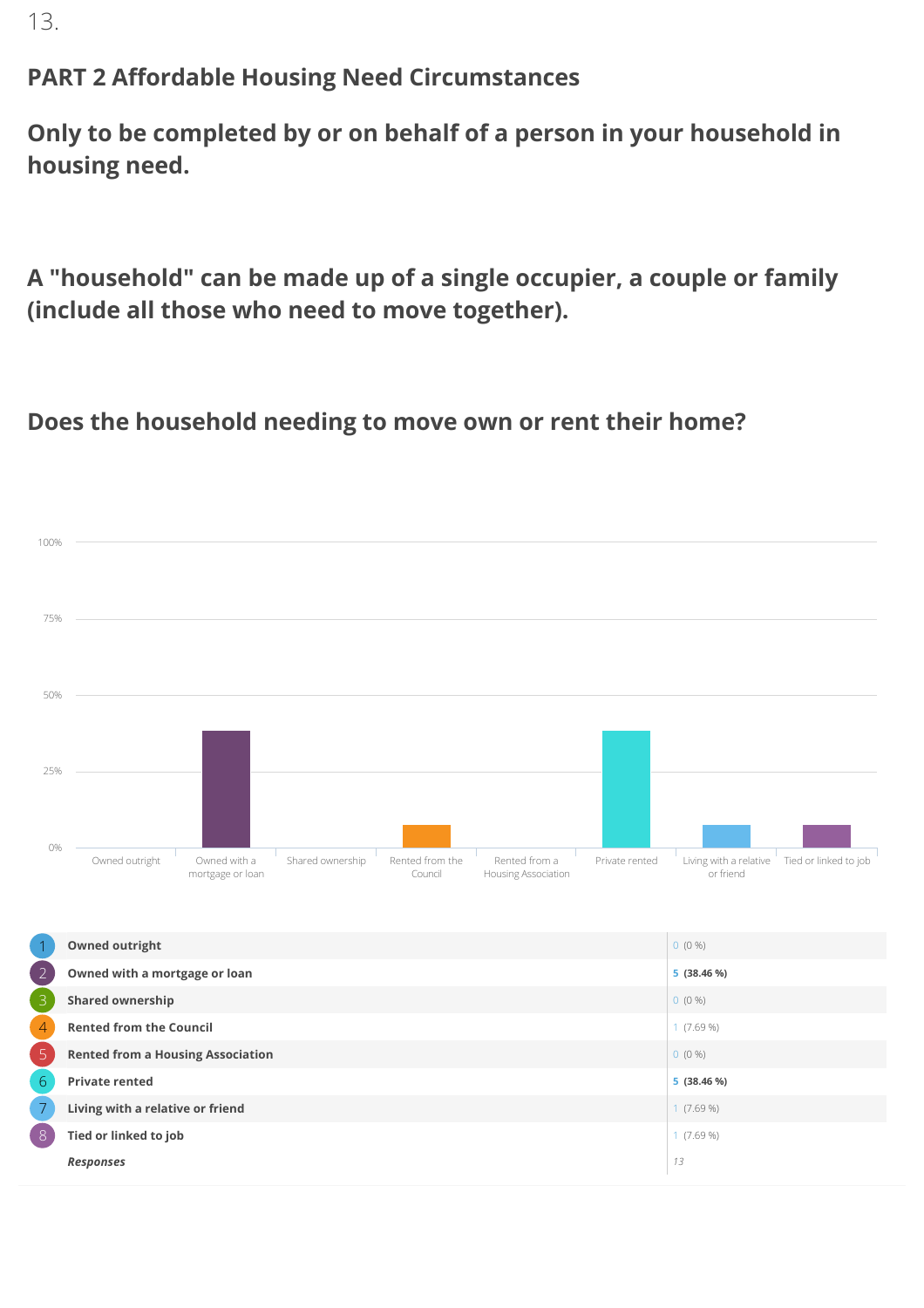## 14. How many bedrooms does the household needing to move have access to?

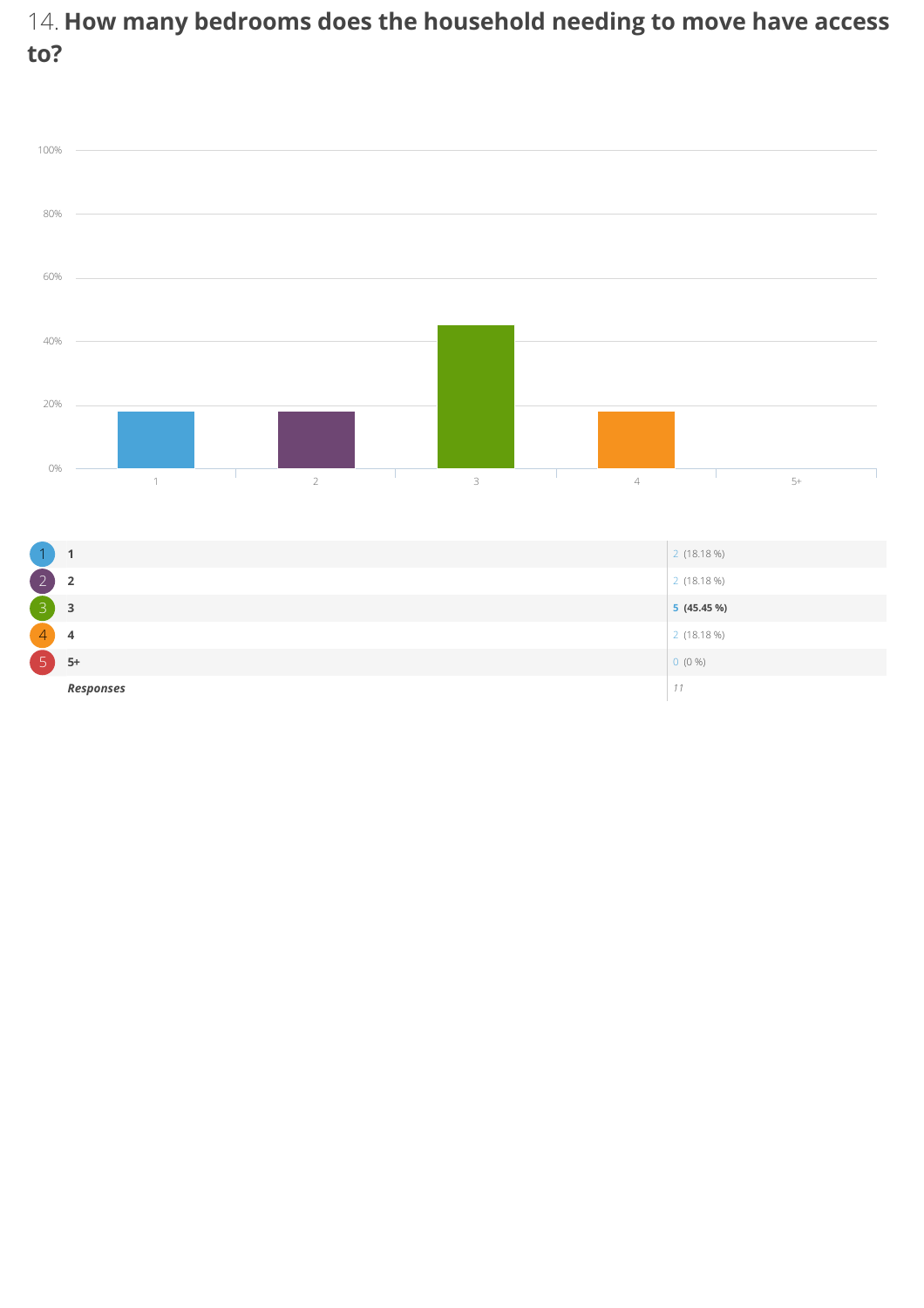15. Has the member of the household needing to move, lived or worked in the parish for more than 3 years?



|                        | Yes              | $2(20\%)$ |
|------------------------|------------------|-----------|
| $\sim$<br>$\mathbb{Z}$ | No               | 8(80%)    |
|                        | <b>Responses</b> | 10        |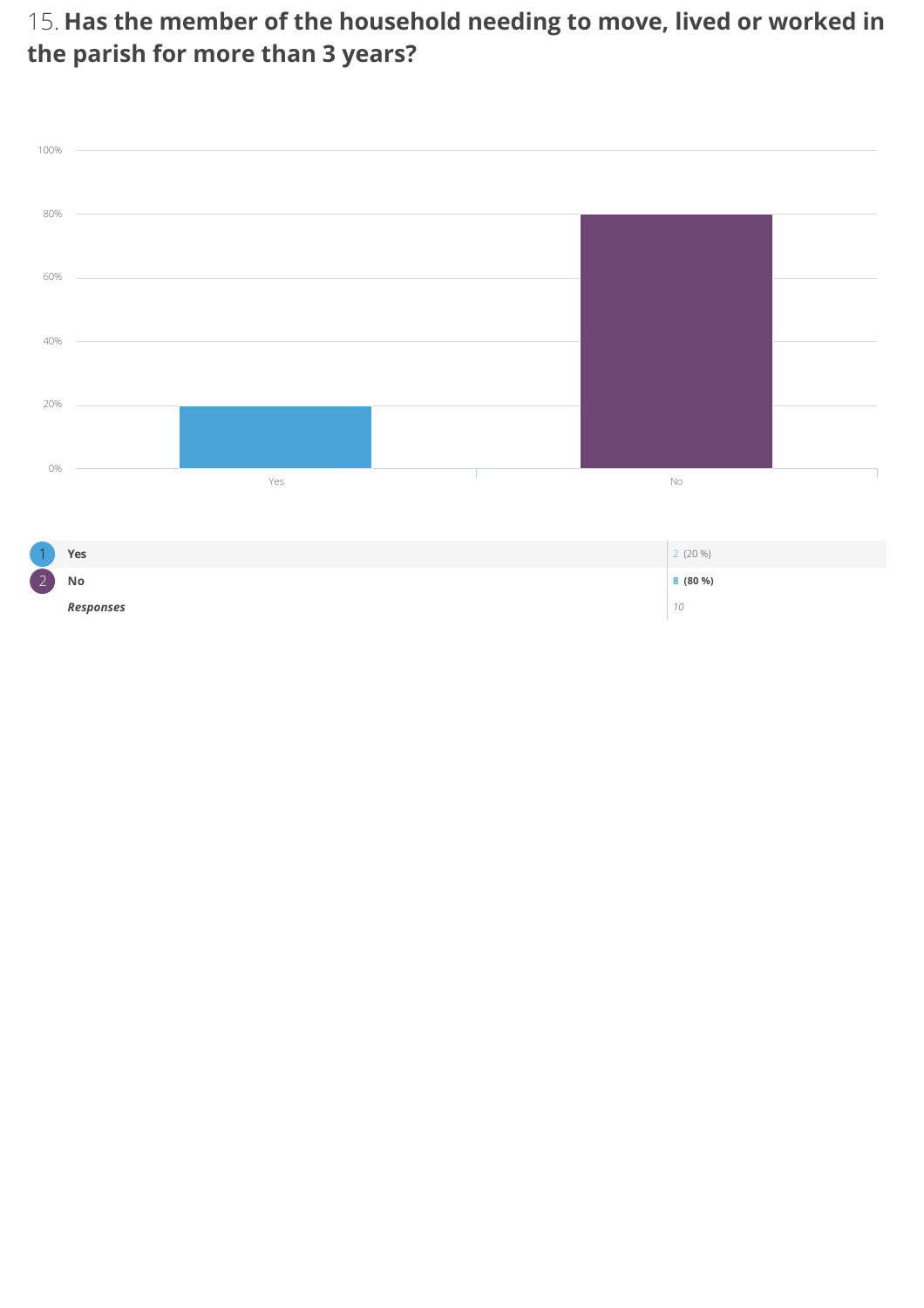16. Has the member of the household needing to move, previously lived in the parish for more than 5 years?



|               | Yes              | 5 (50 %) |
|---------------|------------------|----------|
| $\sim$<br>12, | No               | 5 (50 %) |
|               | <b>Responses</b> | 10       |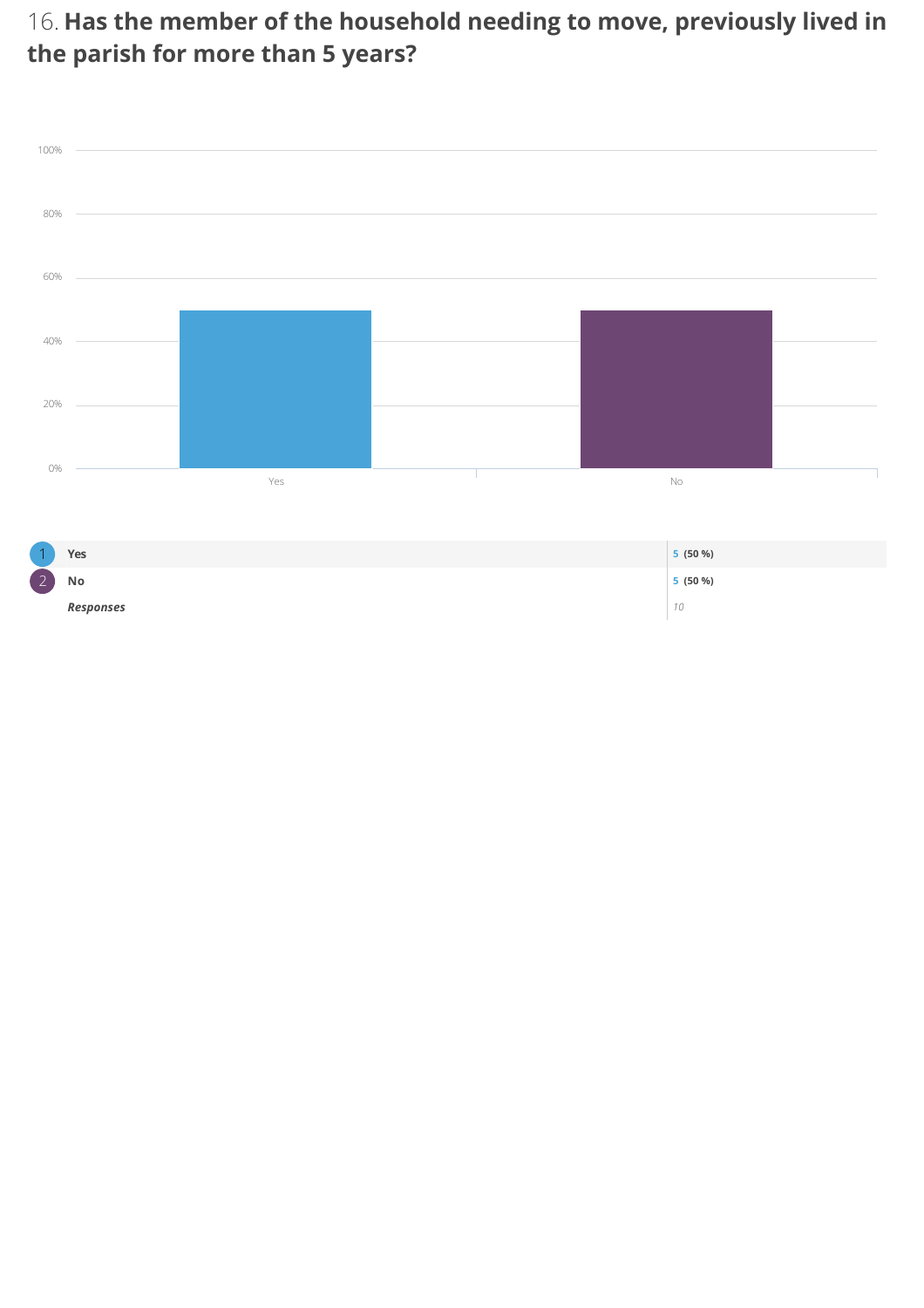17. Does the member of the household needing to move, have a family member who has lived in the parish for 5 years or more?



| $\overline{1}$                       | Yes       | 7 (70 %)  |
|--------------------------------------|-----------|-----------|
| $\begin{pmatrix} 2 \end{pmatrix}$ No |           | $3(30\%)$ |
|                                      | Responses | 10        |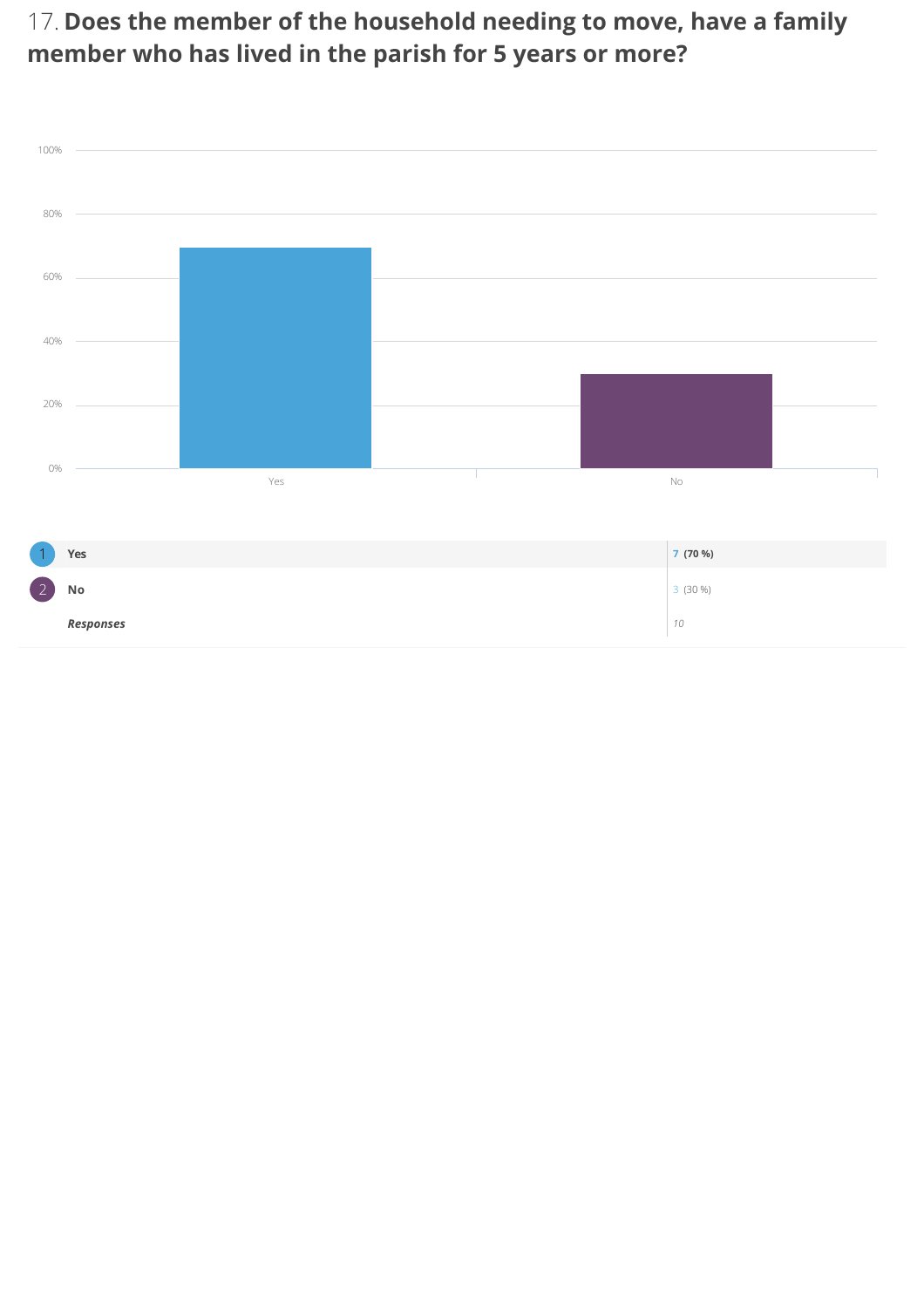# 18. Family member's relationship to you?



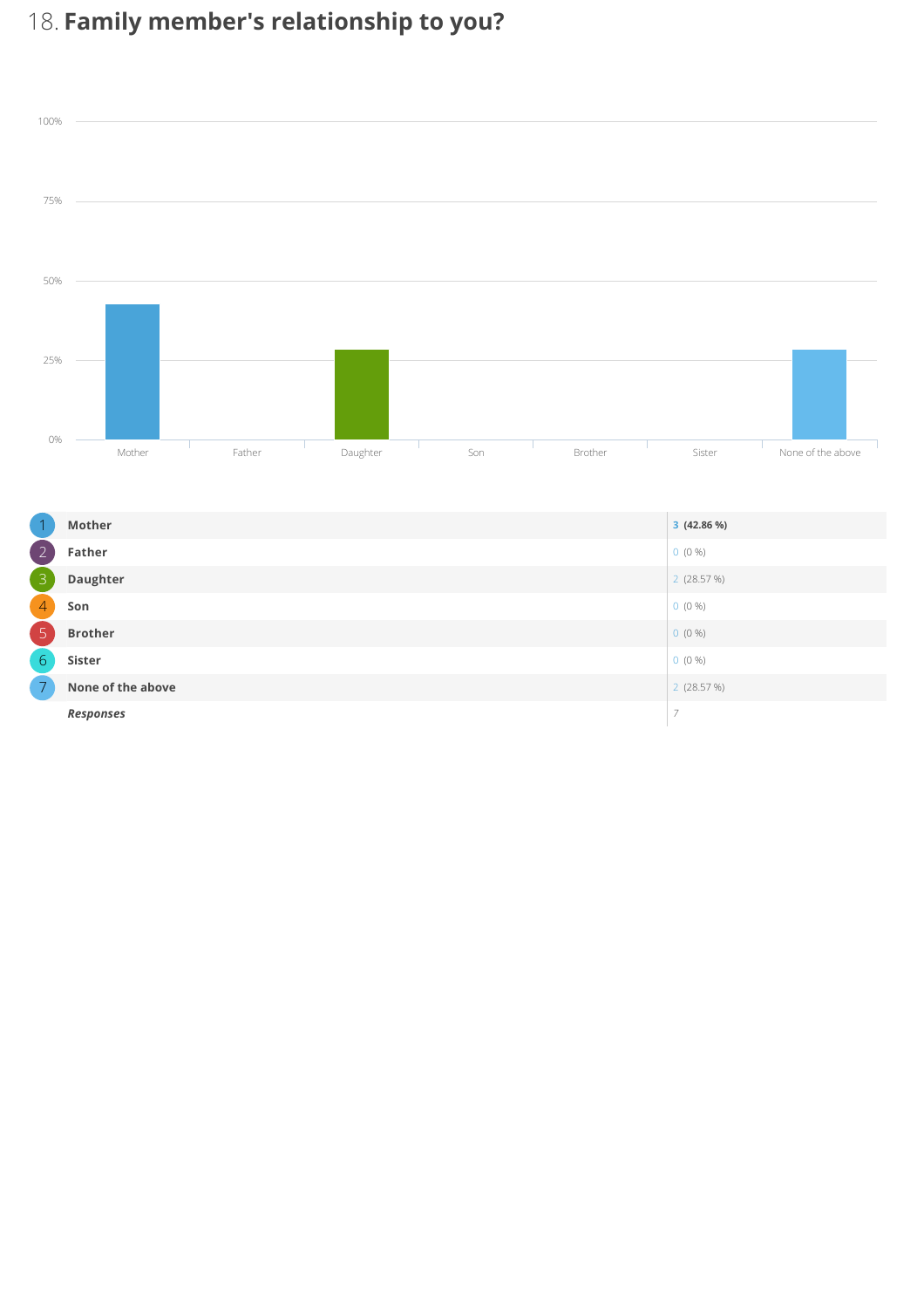# 19. Why does the household need to move? Please select reason(s).



|                 | To move to a more affordable home                                 | 2(20%)    |
|-----------------|-------------------------------------------------------------------|-----------|
| $\overline{2}$  | A problem with the condition of the home                          | $1(10\%)$ |
| 3               | To live with partner                                              | $0(0\%)$  |
| $\overline{4}$  | To move closer to friends / family                                | 6(60%)    |
| 5               | Currently renting, but would like to buy                          | 2(20%)    |
| $6\phantom{1}6$ | <b>Current home is too small</b>                                  | 2(20%)    |
| $\overline{7}$  | <b>Current home is too big</b>                                    | $0(0\%)$  |
| 8               | Living with friends / family and would like to live independently | $0(0\%)$  |
| $\overline{9}$  | To provide support to family member                               | 2(20%)    |
| 10 <sub>1</sub> | Other (please specify)                                            | 3(30%)    |
|                 | <b>Responses</b>                                                  | 10        |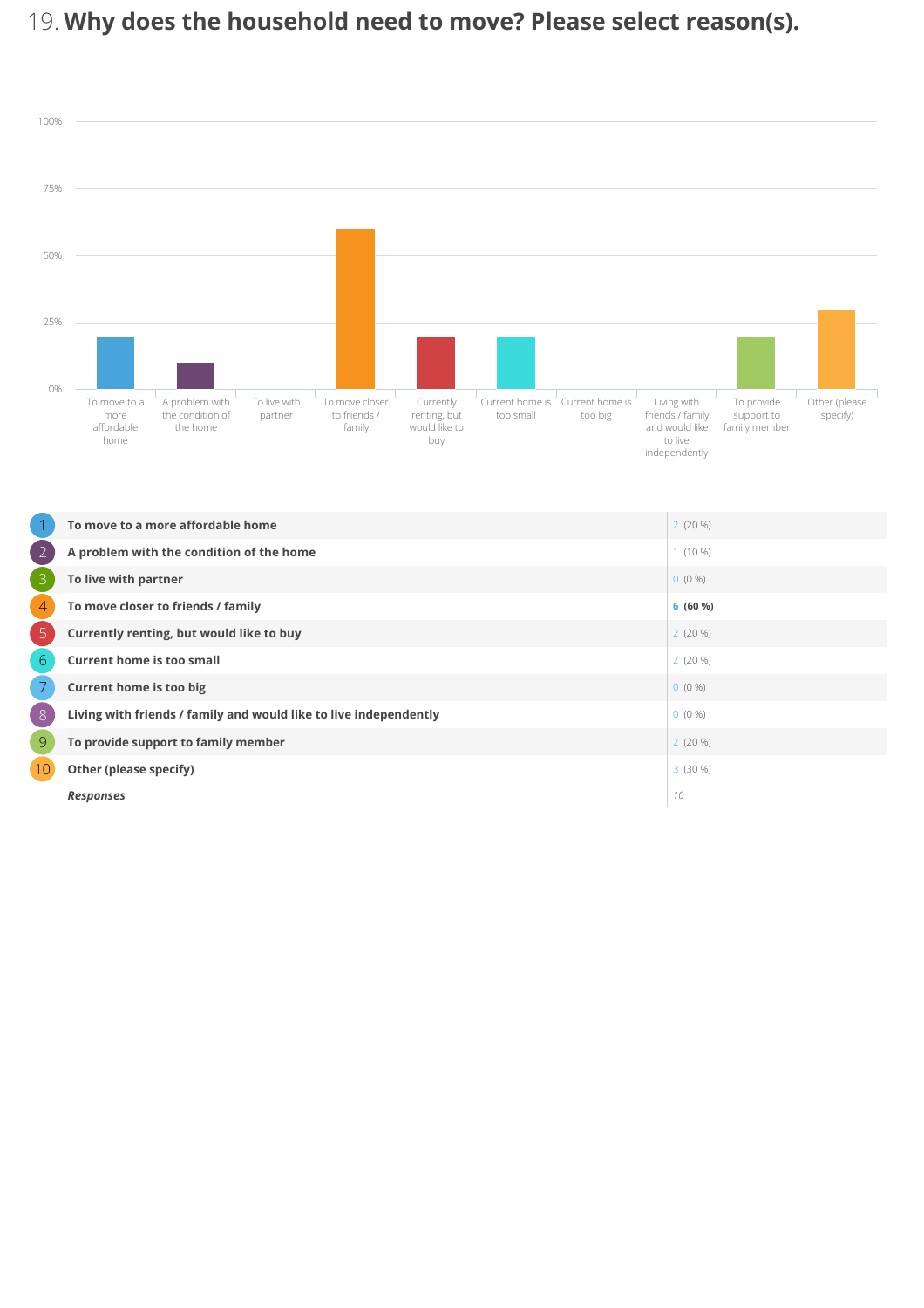## 20. When does the household need to move?



|                | Less than 3 years | 8(80%)    |
|----------------|-------------------|-----------|
| $\overline{2}$ | 2-5 years         | $2(20\%)$ |
| 3              | 5-10 years        | $0(0\%)$  |
| $\overline{4}$ | 10 years $+$      | $0(0\%)$  |
|                | <b>Responses</b>  | 10        |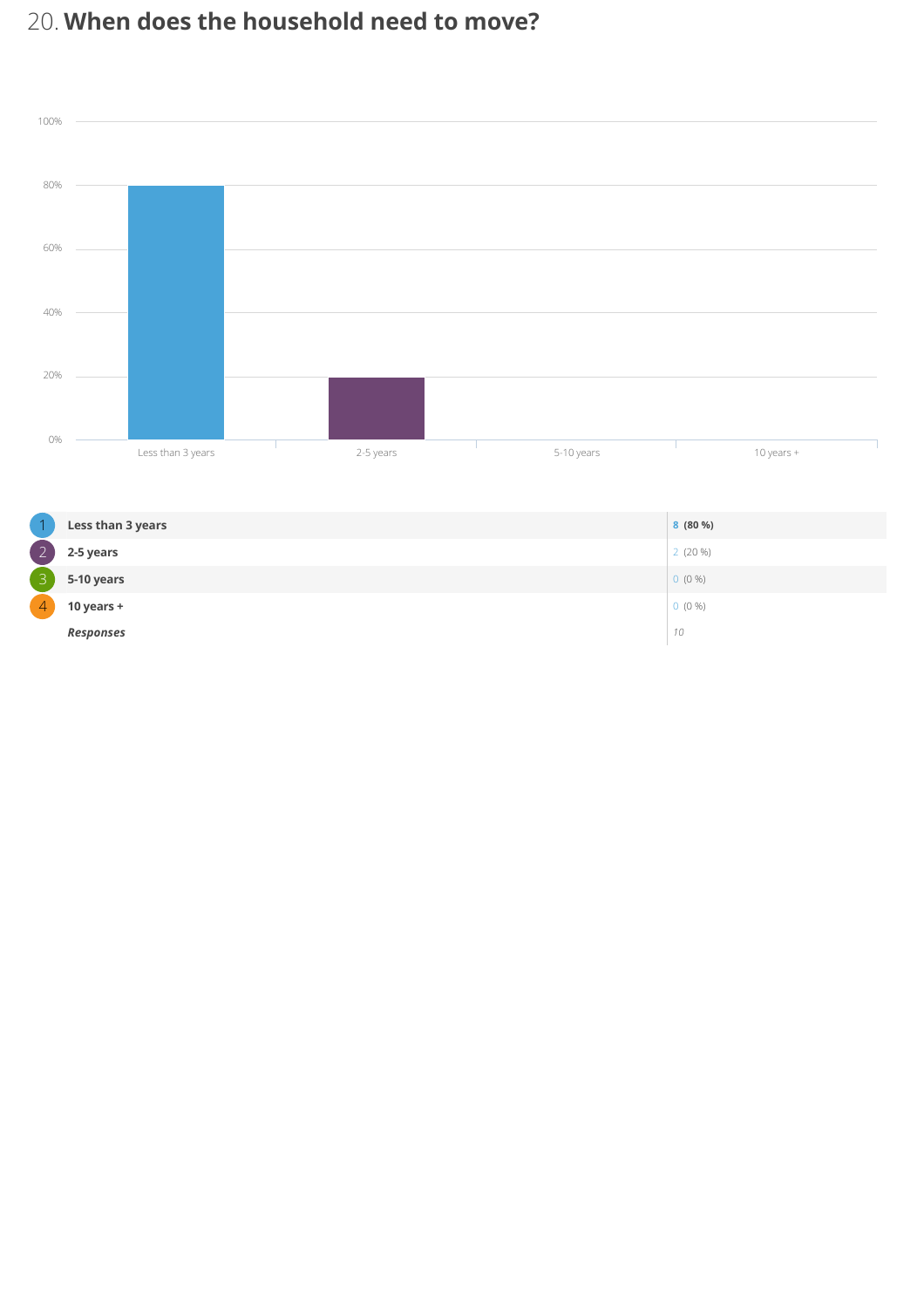## 21. Where would the household like to live?



|                                           | Cargreen                  | 7(70%)    |
|-------------------------------------------|---------------------------|-----------|
| $\overline{\phantom{0}}$<br>$\mathcal{L}$ | Anywhere in the parish    | $3(30\%)$ |
| ∽                                         | <b>Outside the Parish</b> | $0(0\%)$  |
|                                           | Responses                 | 10        |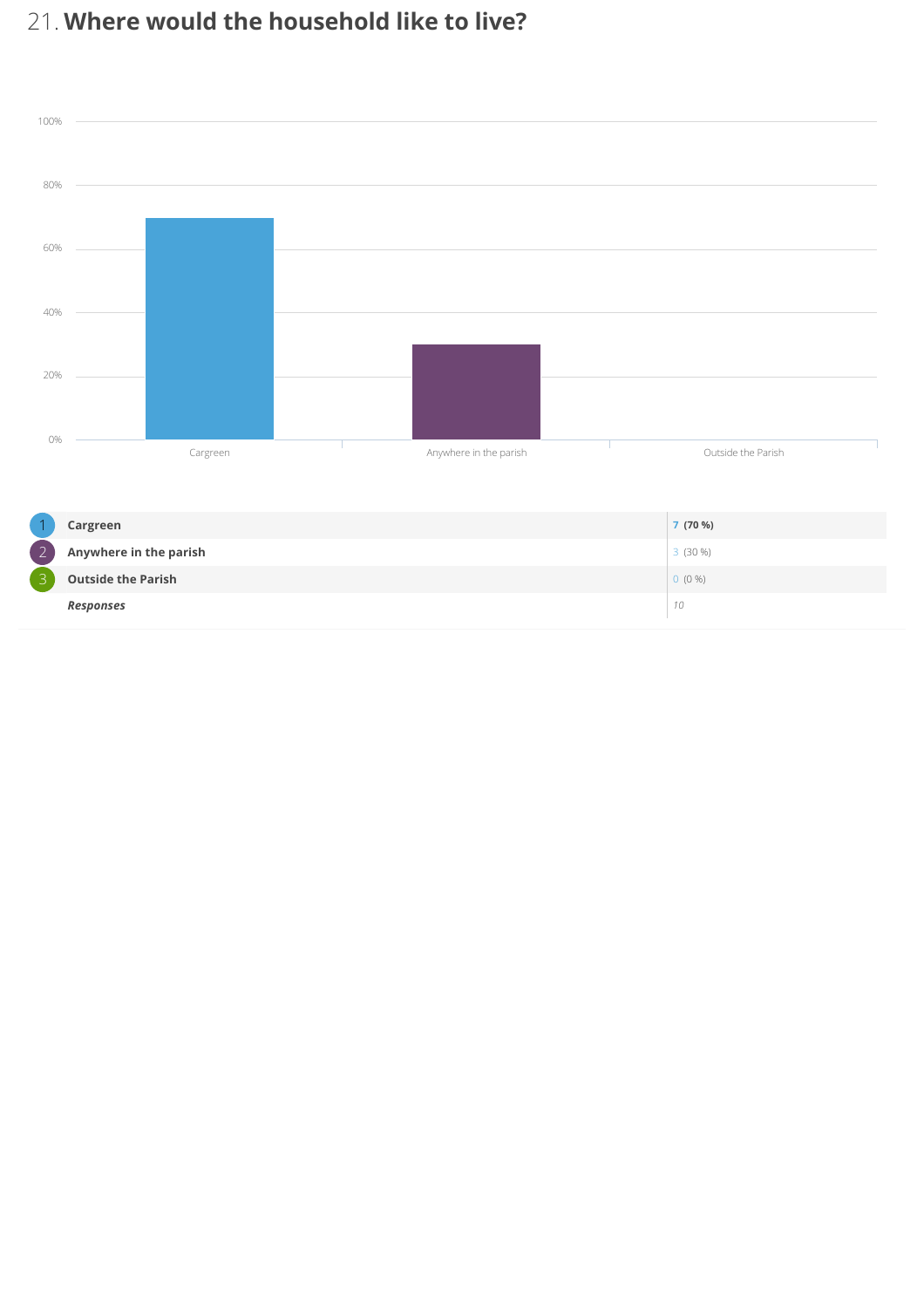22.

You can use Cornwall Housing's online system for housing advice to assess which housing options may be most suitable to your needs.

#### cornwallhousing.org.uk/housingoptions

#### What type(s) of housing is suitable for the household need?



No answers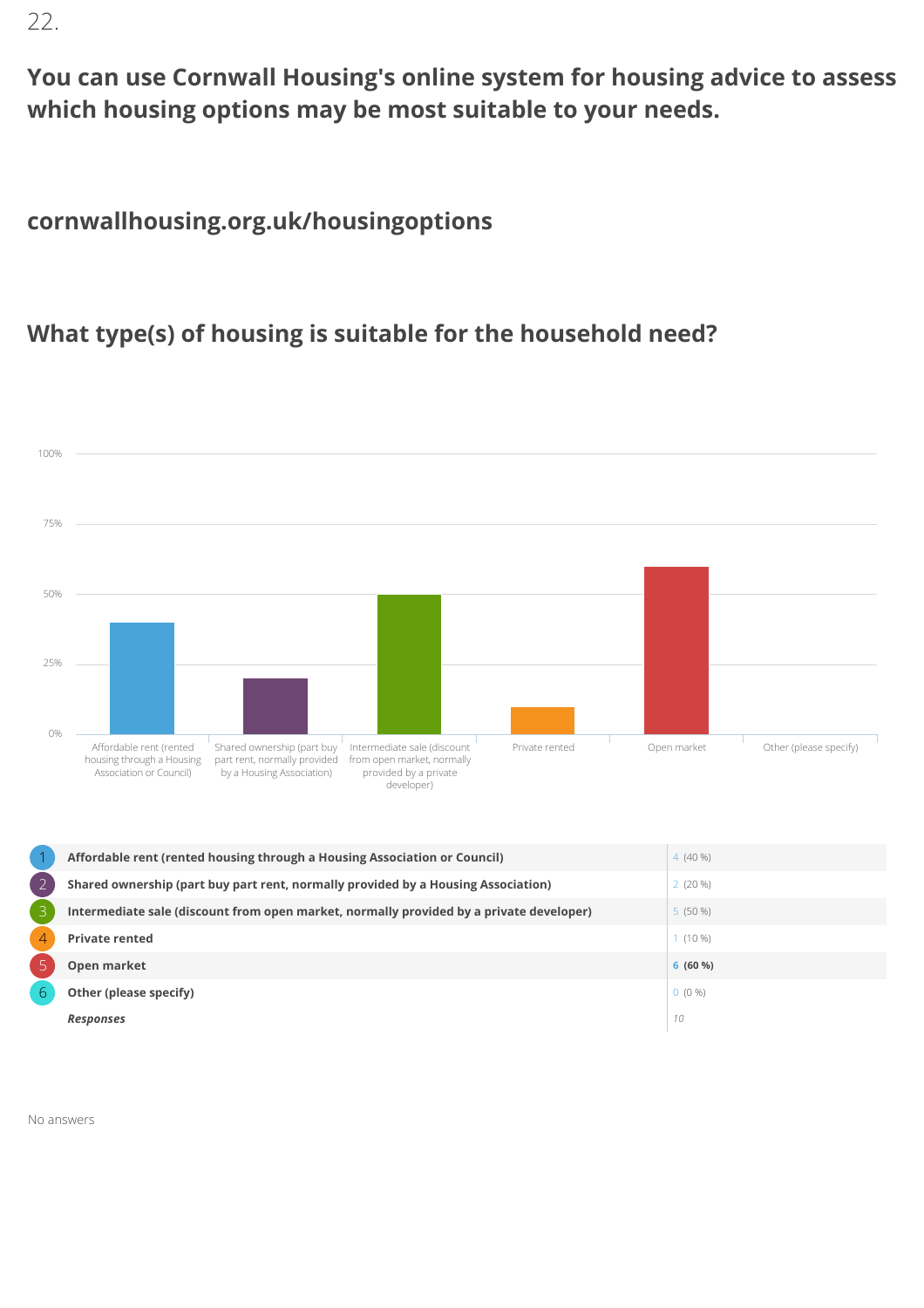#### 23. How many bedrooms does the household need to accommodate the household members moving with them?

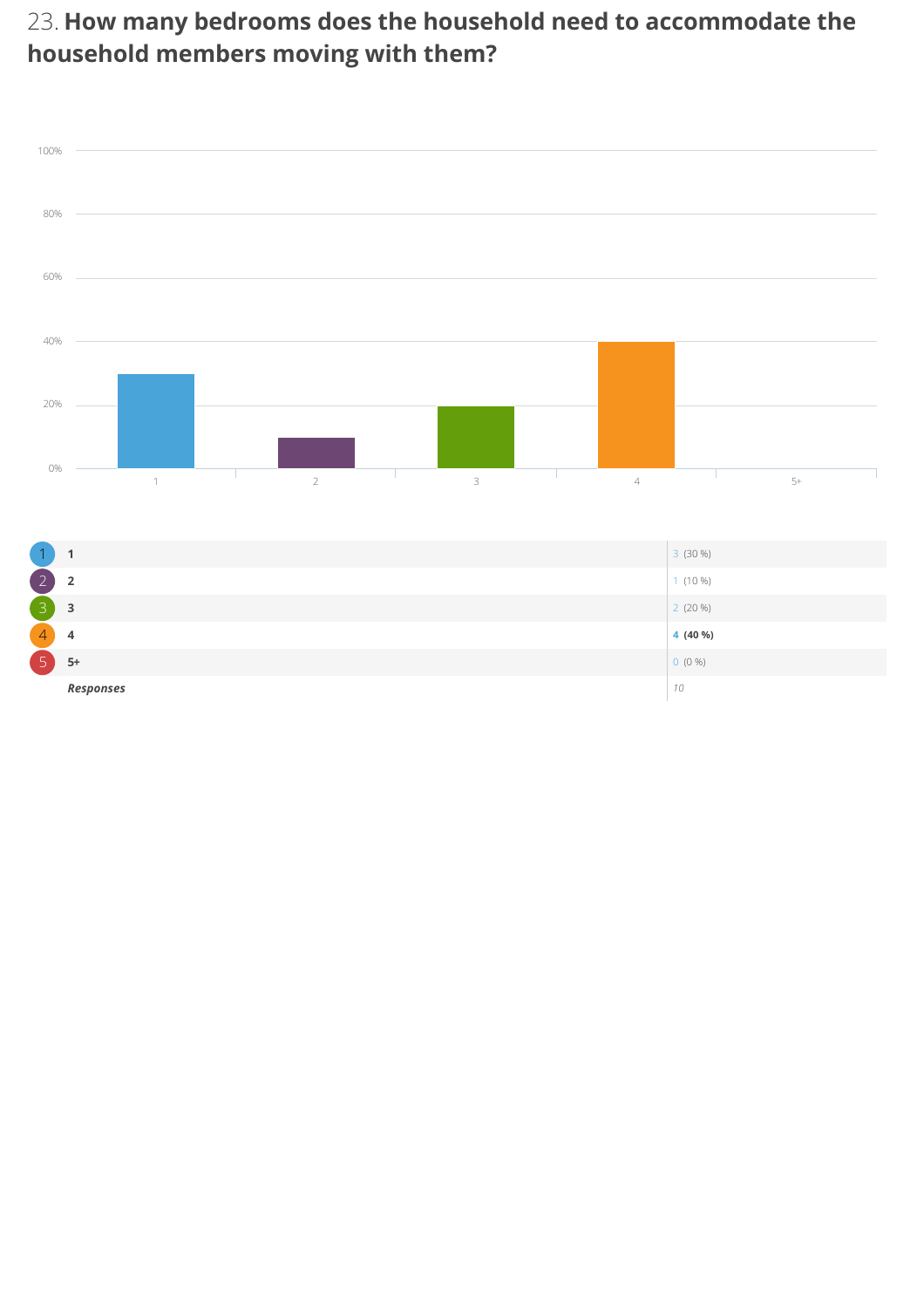#### 24. Does the household need additional bedroom(s) to provide extra space? Please select all that apply.



|   | <b>No</b>                                                               | $3(30\%)$ |
|---|-------------------------------------------------------------------------|-----------|
|   | Yes, shared custody of child or children                                | $3(30\%)$ |
|   | Yes, I sometimes need someone to stay with me to provide care / support | $(10\%)$  |
| 4 | Yes, I need a spare room for friends and family to visit                | $3(30\%)$ |
|   | Yes, I need space to work from home                                     | $3(30\%)$ |
| 6 | Other (please specify)                                                  | $0(0\%)$  |
|   | <b>Responses</b>                                                        | 10        |

No answers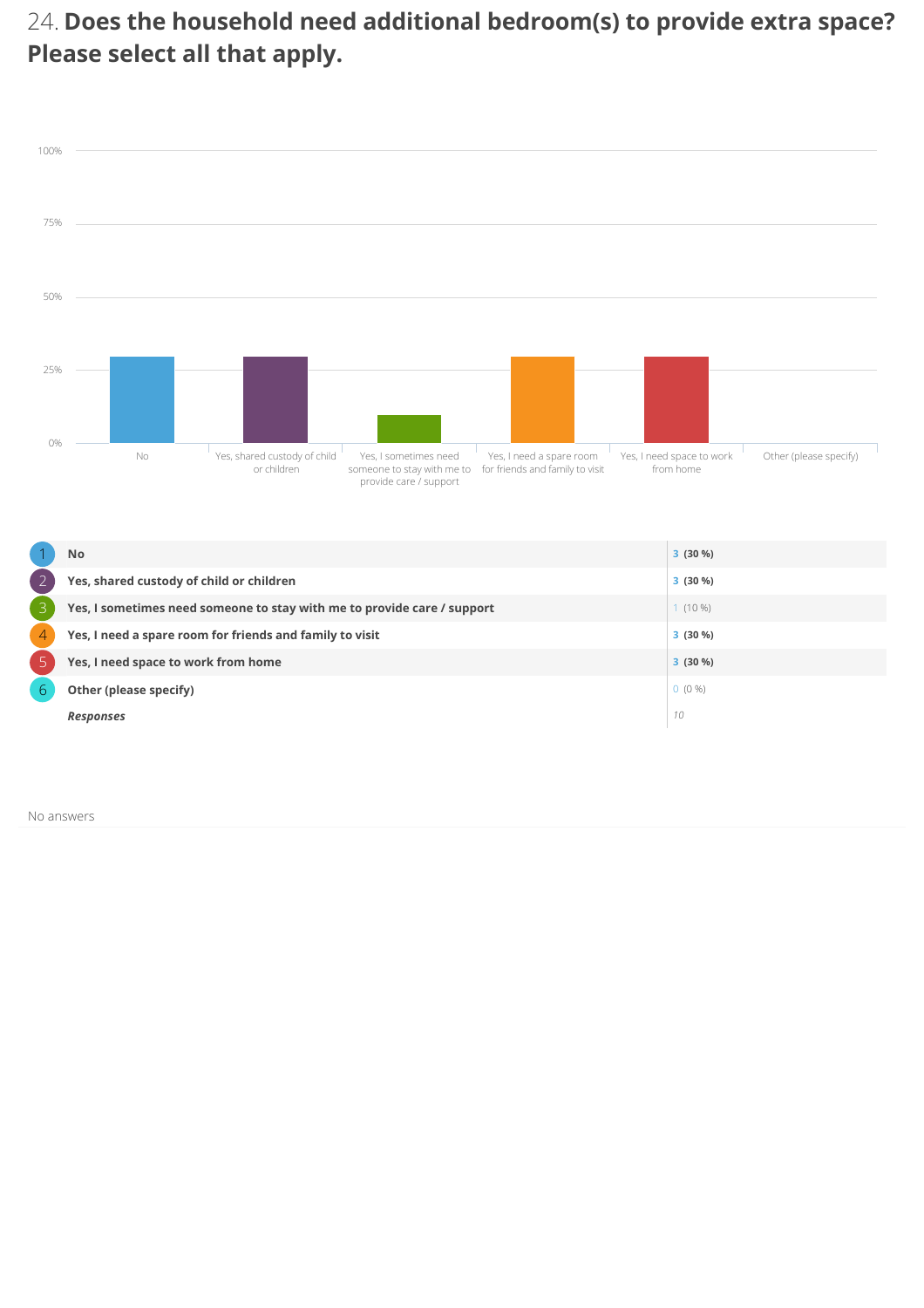#### 25. Does anyone in the household have specific housing requirements? Please select all that apply.



|                | <b>No</b>                         | 6(60%)    |
|----------------|-----------------------------------|-----------|
| $\overline{ }$ | <b>Adapted for wheelchair</b>     | $1(10\%)$ |
| В              | Accommodation on the ground floor | $2(20\%)$ |
| 4              | Older persons accommodation       | $2(20\%)$ |
|                | Other (please specify)            | $1(10\%)$ |
|                | <b>Responses</b>                  | 10        |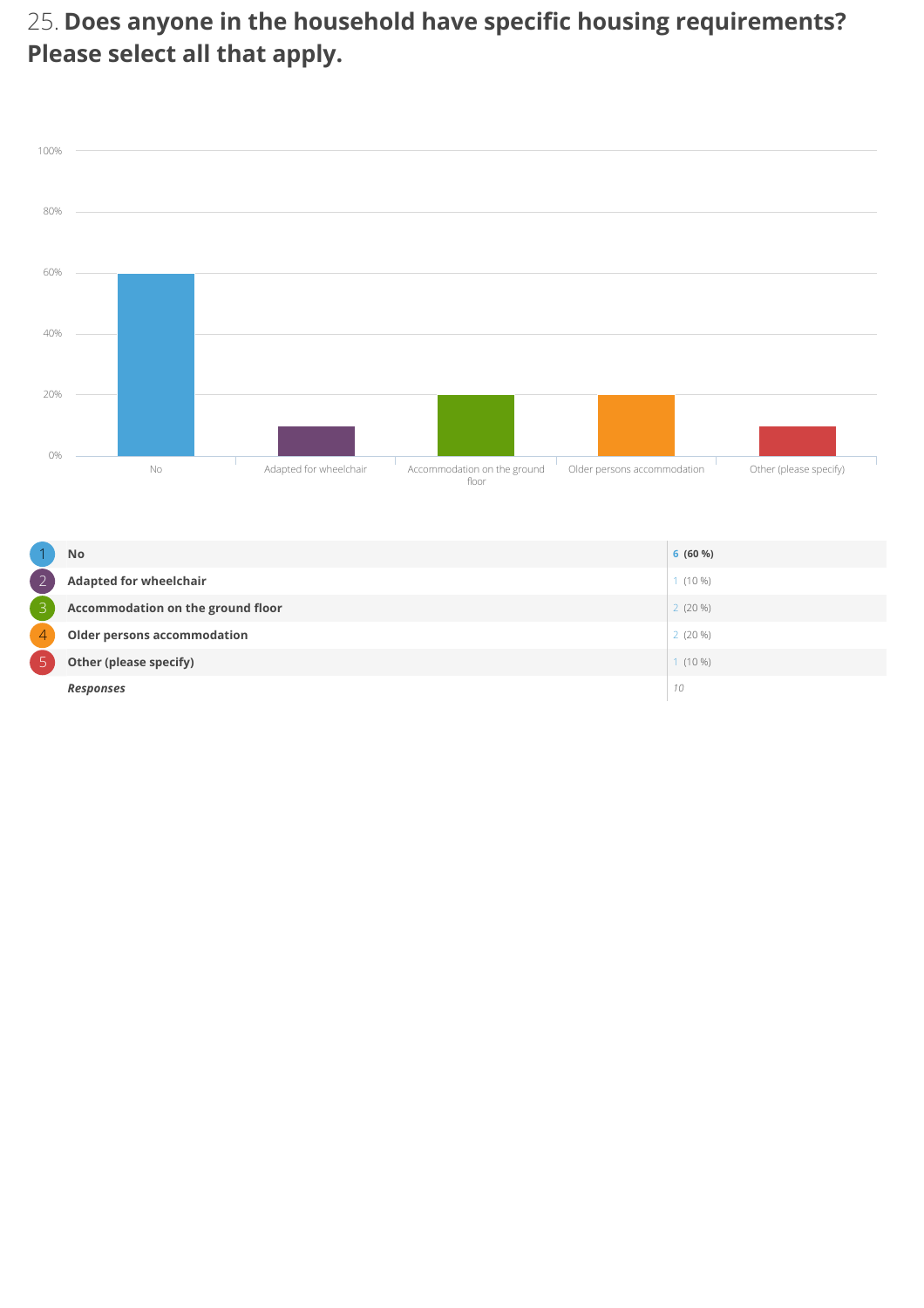# If purchasing, what is the maximum price range the household can afford?



|                | Do not wish to purchase | $2(20\%)$ |
|----------------|-------------------------|-----------|
| 2              | <b>Under £80,000</b>    | $0(0\%)$  |
| 3              | £81,000 - £100,000      | $0(0\%)$  |
| $\overline{4}$ | £101,000 - £125,000     | $0(0\%)$  |
| $\overline{5}$ | £126,000 - £155,000     | $3(30\%)$ |
| 6              | £156,000 - £200,000     | $1(10\%)$ |
|                | £200,000+               | 4 (40 %)  |
|                | <b>Responses</b>        | 10        |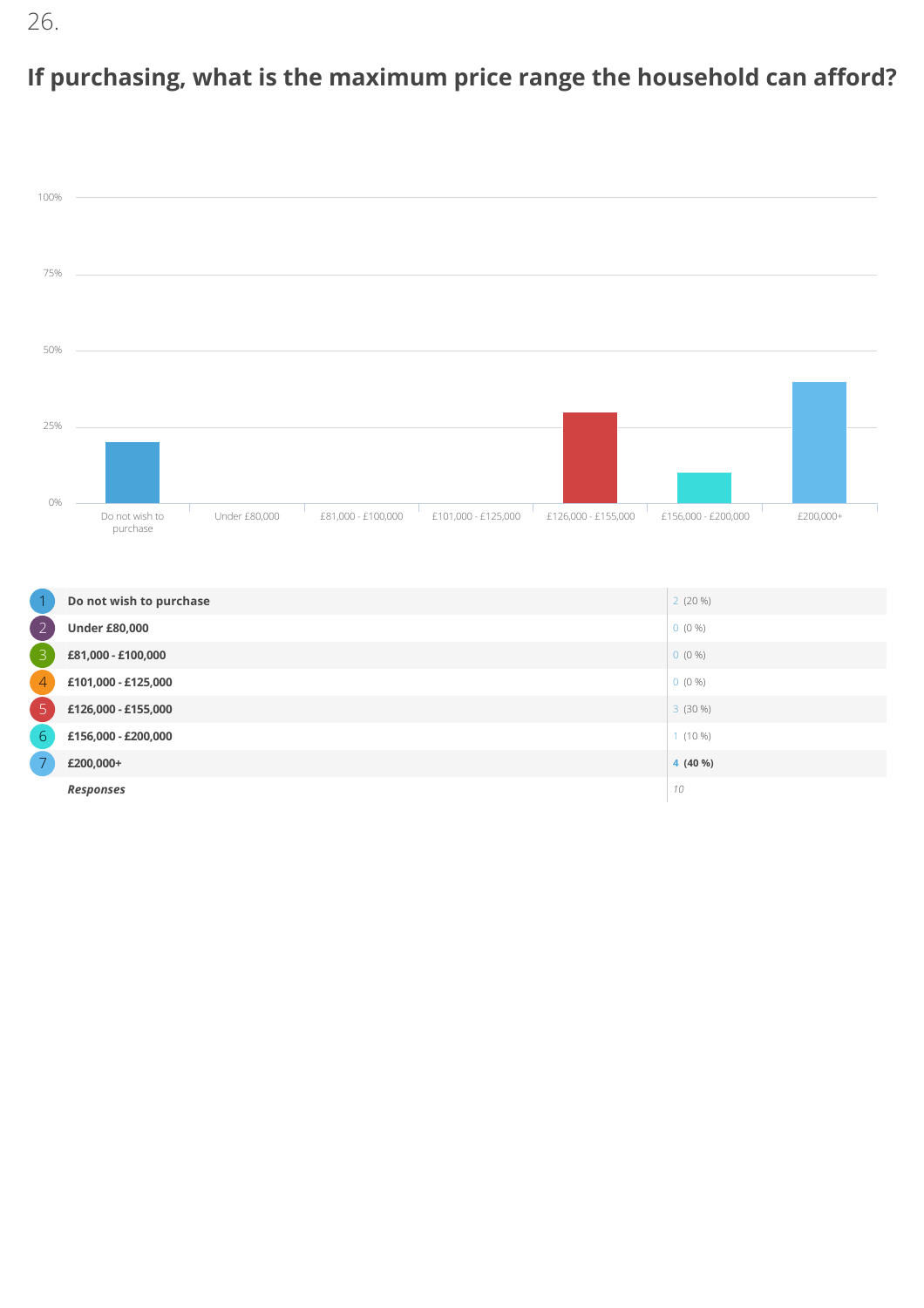#### 27. If purchasing, how much approximately could the household initially put into the property as a deposit?



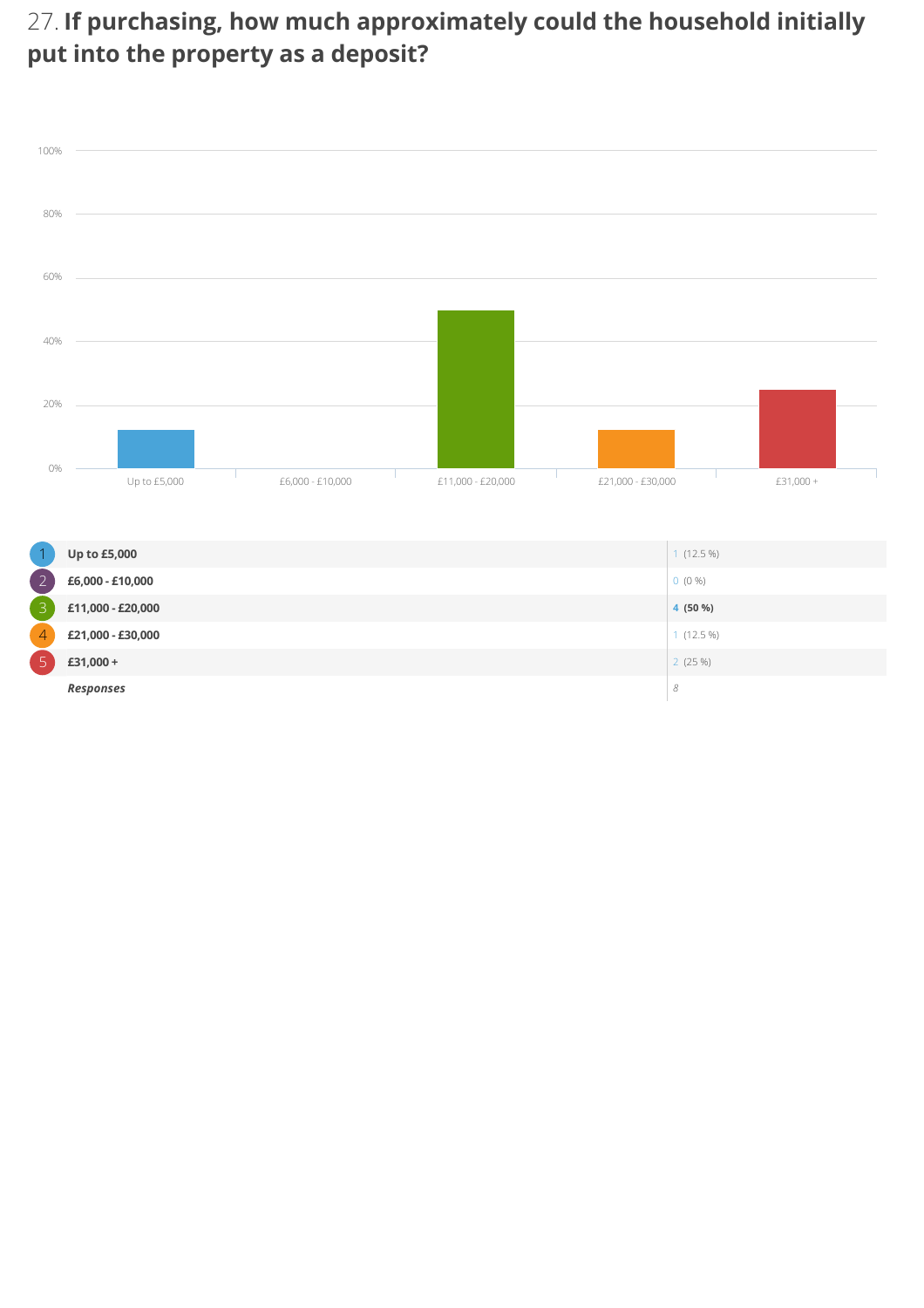#### 28. If renting, what is the maximum monthly rent the household can afford?



|                | Do not wish to rent | 6(60%)    |
|----------------|---------------------|-----------|
| $\overline{2}$ | Under £400 pcm      | $1(10\%)$ |
| $\overline{3}$ | £401 - £500 pcm     | $1(10\%)$ |
| 4              | £501 - £600 pcm     | $0(0\%)$  |
| 5              | £601 - £700 pcm     | $0(0\%)$  |
| 6              | £701 - £800 pcm     | $0(0\%)$  |
| $\overline{7}$ | £800 + pcm          | $2(20\%)$ |
|                | <b>Responses</b>    | 10        |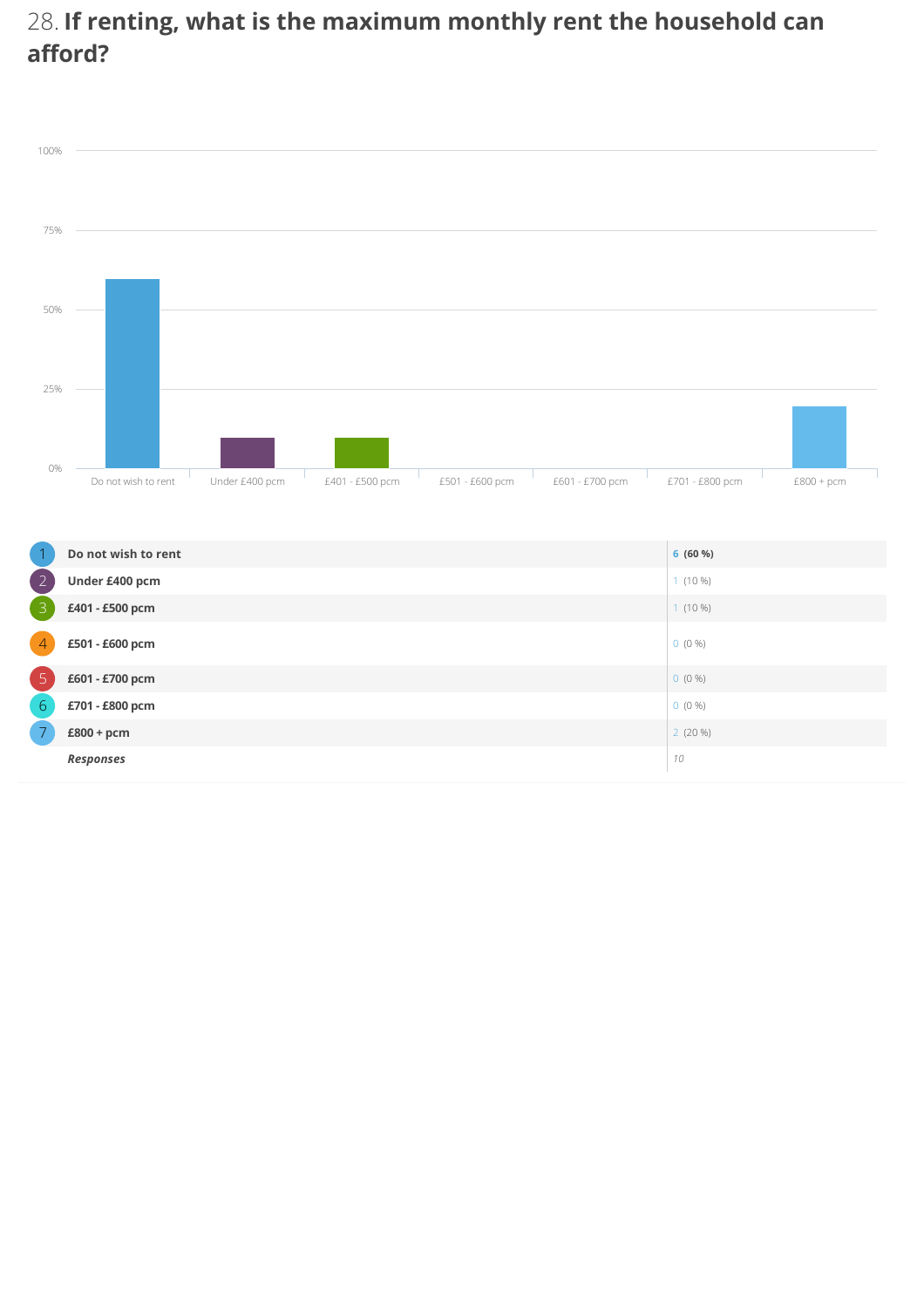29.

If the household is not currently registered, you can contact and/or apply through:

HomeChoice Tel: 0300 1234 161 Email: info@cornwallhousing.org.uk Web: cornwallhousing.org.uk/homechoice

Help To Buy South West Tel: 0300 100 0021 Email: info@helptobuysouthwest.org.uk Web: helptobuysouthwest.org.uk

Is the household on the Council's HomeChoice and/or Help to Buy South West registers?

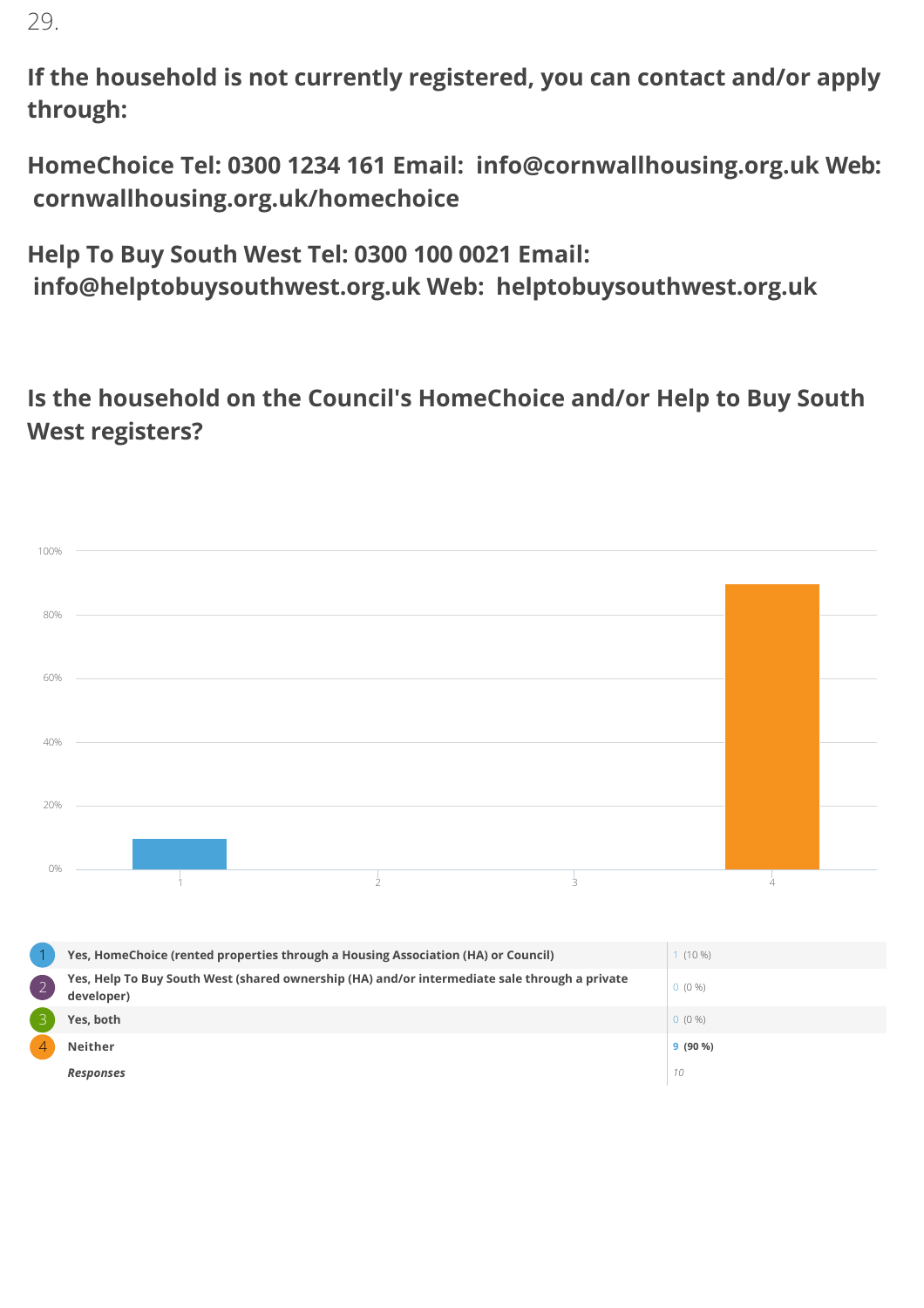#### 31. PART 3 Your thoughts on Affordable Housing

Would you support an affordable housing led development, to help meet the needs of local people with a connection to the Parish?



Please provide reasons for your response

kids particular dont<br>after families<br>market already should think raised not Support affordable buy cheap get young live very come areal where help village **Da** help village parts to their living built<br>this its afford people their living built<br>cannot afford of from meet all who homes gets<br>build had able housing need would like back<br>size out they area local houses stay wants 1st houses stay grew size out they area local wants lonfer that when here depends high additional currently better addit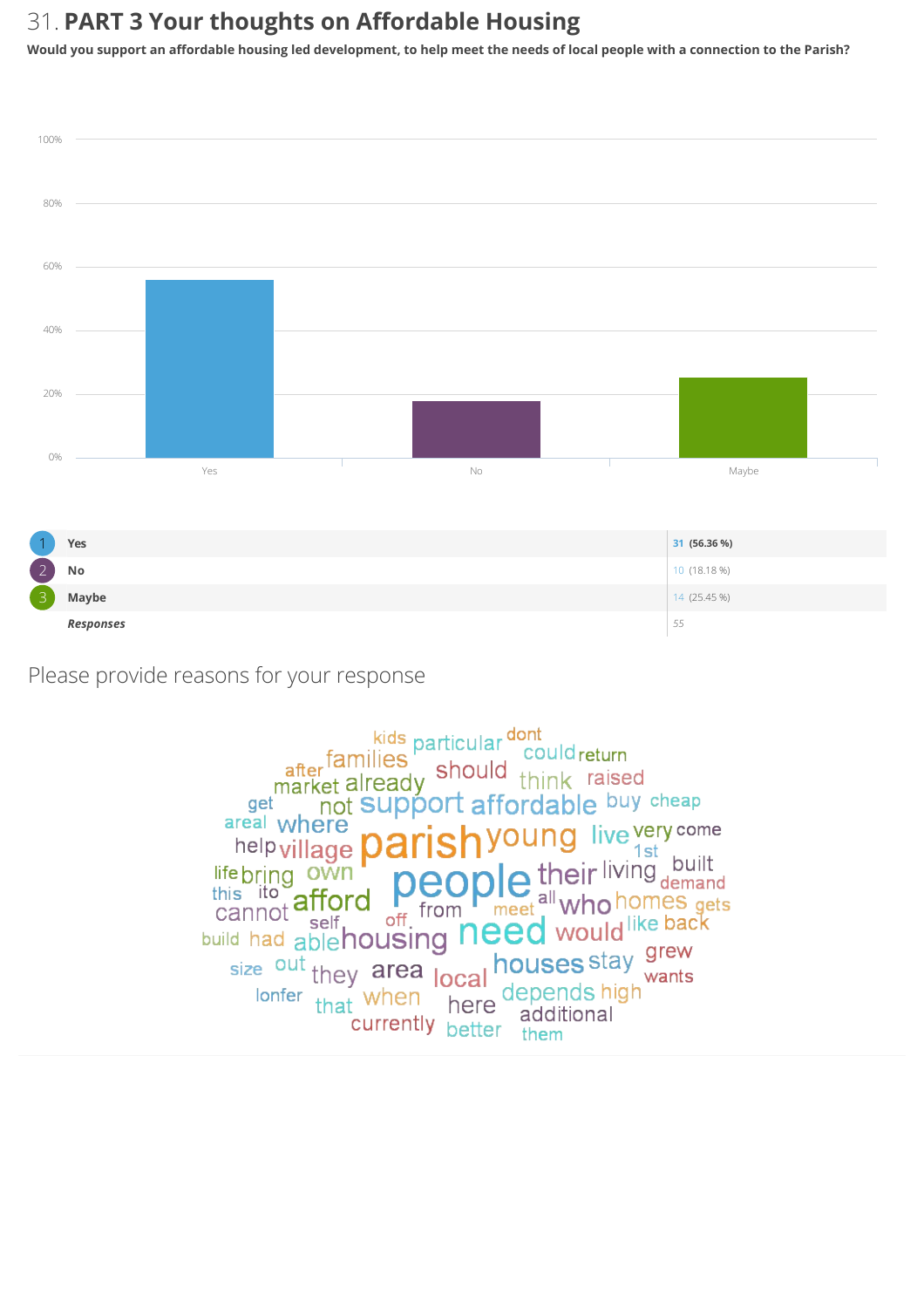# 32. How many new homes would you support being built?